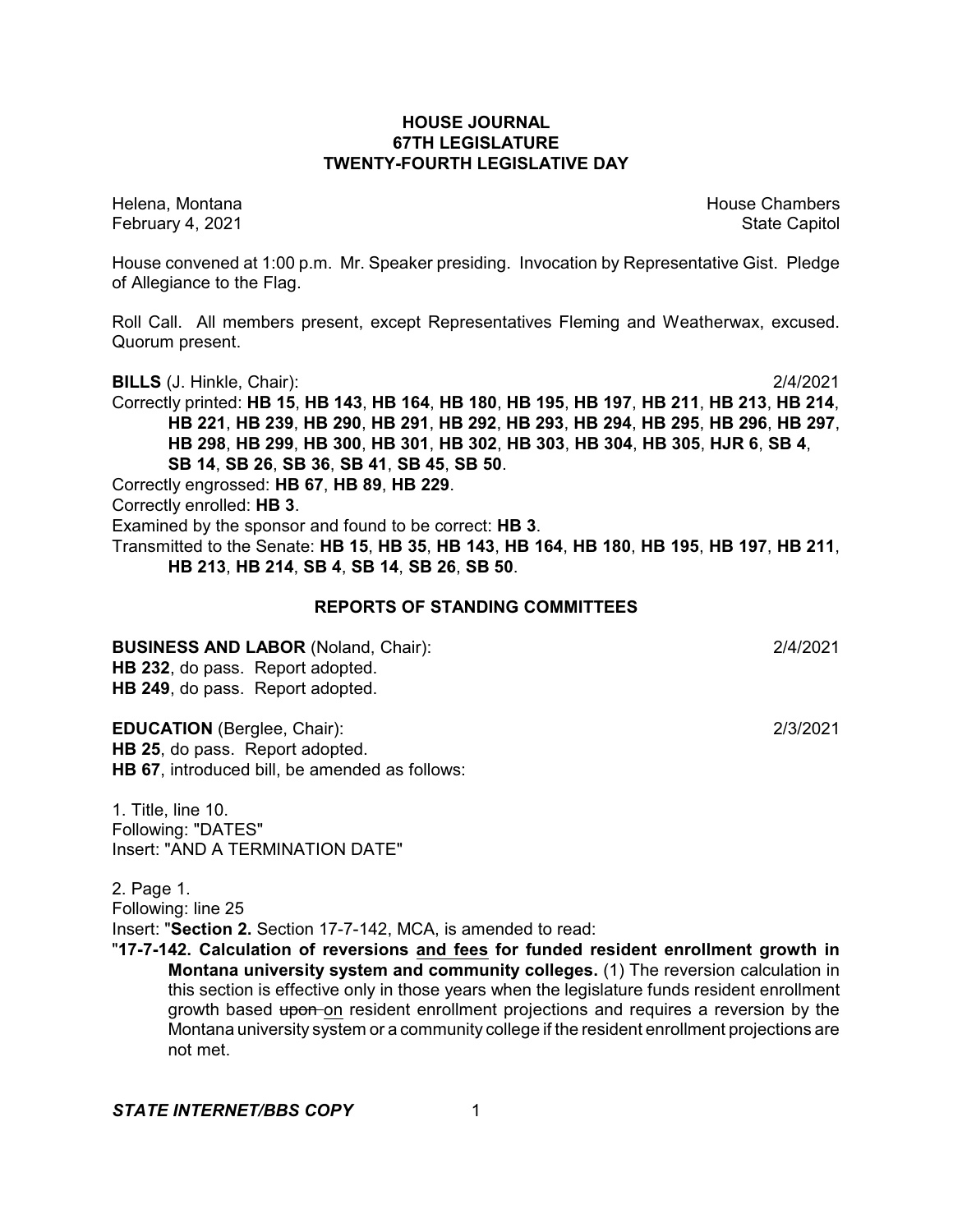- (2) The reversion must be calculated based upon on the marginal funding for each resident FTE identified in the general appropriations act.
- (3) The total reversion is calculated based upon on the difference between the FTE resident enrollment projection and the actual FTE resident enrollment or the FTE resident enrollment projection and the prior 3-year average FTE resident enrollment, whichever is lower.
- (4) For a community college, any difference calculated under subsection (3) must be paid as a fee to the community college FTE adjustment account established in [section 6].""

**Renumber:** subsequent sections

3. Page 2, line 13. Strike: "5" Insert: "6" 4. Page 4, line 2. Strike: "5" Insert: "6" 5. Page 4, line 6. Strike: "5" Insert: "6" 6. Page 7, line 20 through line 21. Following: "section." on line 20 Strike: remainder of line 20 through line 21 in their entirety 7. Page 8, line 3. Strike: "return" Insert: "pay a fee equal to" 8. Page 9, line 6. Strike: "5" Insert: "6" 9. Page 9, line 8. Strike: "5" Insert: "6" 10. Page 9, line 9. Strike: "5" Insert: "6" 11. Page 9, line 13. Strike: "6" Insert: "7"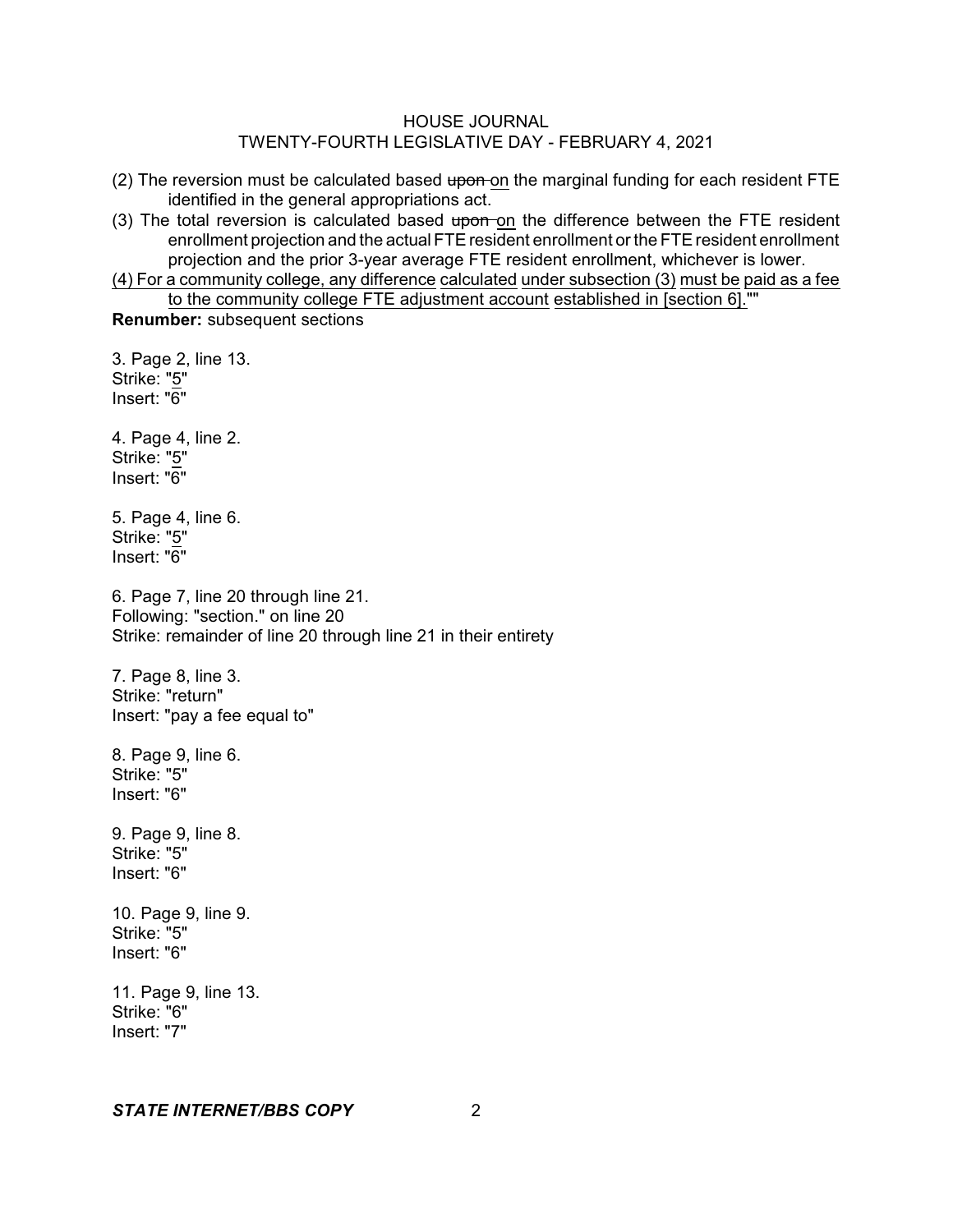12. Page 9, line 14. Strike: "5" Insert: "6"

13. Page 9. Following: line 16 Insert: "NEW SECTION. **Section 11. Termination.** [Section 2] terminates June 30, 2023."

And, as amended, do pass. Report adopted.

**HB 89**, introduced bill, be amended as follows:

1. Title, line 8. Following: "DATE" Insert: "AND AN APPLICABILITY DATE"

2. Page 2, line 14. Strike: "The office of public instruction" Insert: "The board of public education"

3. Page 2, line 22. Strike: "," Insert: "."

4. Page 2, line 22. Following: "every" Insert: "first-time" Following: "application" Insert: "or request for expansion of a previously approved plan"

5. Page 3, line 3. Strike: "in the order of date" Insert: "in the year in which the request for a funding increase is"

6. Page 3, line 19. Following: "20-9-543" Strike: "no later than June 30 of fiscal year 2020 and"

7. Page 3, line 20. Strike: "beginning fiscal year 2021" Insert: "of funding"

8. Page 5. Following: line 7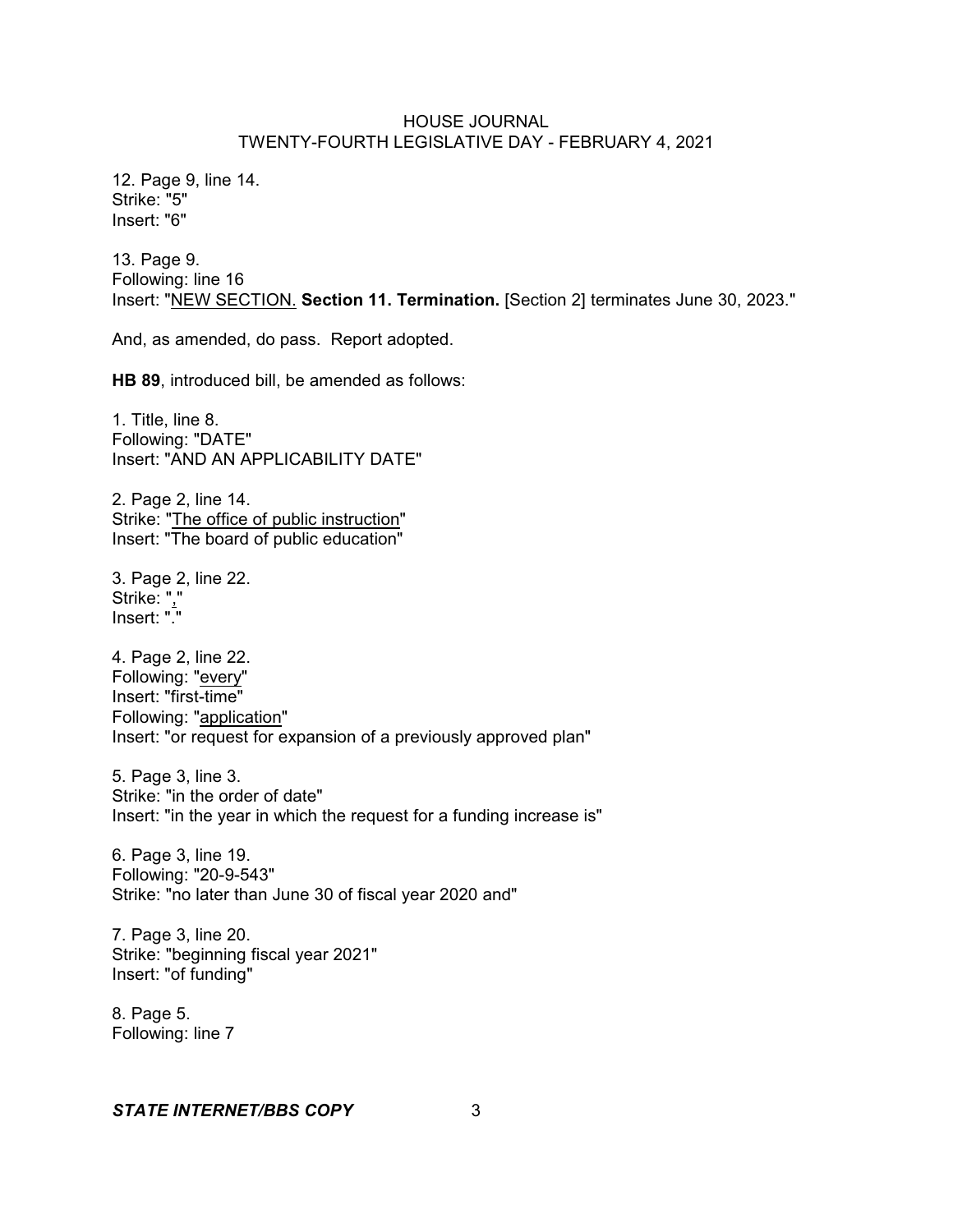Insert: "NEW SECTION. **Section 3. Applicability.** The lottery system created in [this act] applies to new applications and new requests for funding increases received on or after January 1, 2022. Applications and requests for funding increases that have already been received and qualified under the existing program and are currently on the wait list for funding will maintain their existing priority position for funding as long as the application or request for funding increase remains qualified."

And, as amended, do pass. Report adopted.

**SB 23**, be concurred in. Report adopted. **SB 24**, be concurred in. Report adopted. **SB 25**, be concurred in. Report adopted.

**JUDICIARY** (Usher, Chair): 2/4/2021

**HJR 4**, do pass. Report adopted. **SB 31**, be concurred in. Report adopted.

**SB 47**, be concurred in. Report adopted.

**TRANSPORTATION** (Loge, Chair): 2/3/2021 **HB 270**, do pass. Report adopted.

## **MESSAGES FROM THE SENATE**

| <b>Senate bills</b> passed and transmitted to the House for concurrence: | 2/2/2021 |
|--------------------------------------------------------------------------|----------|
|--------------------------------------------------------------------------|----------|

**SB 63**, introduced by D. Ankney **SB 80**, introduced by K. Regier **SB 132**, introduced by K. Regier

## **FIRST READING AND COMMITMENT OF BILLS**

The following House bills were introduced, read first time, and referred to committees:

**HB 306**, introduced by M. Funk, referred to Transportation. **HB 307**, introduced by J. Gillette, referred to Human Services. **HB 308**, introduced by N. Duram, L. Sheldon-Galloway, referred to Judiciary. **HB 309**, introduced by J. Read, referred to Judiciary. **HB 310**, introduced by A. Buckley, M. Stromswold, referred to Judiciary. **HB 311**, introduced by M. Weatherwax, referred to Agriculture. **HB 312**, introduced by M. Weatherwax, referred to Agriculture. **HB 313**, introduced by J. Gillette, referred to Judiciary. **HB 314**, introduced by B. Mitchell, F. Anderson, D. Bartel, B. Beard, M. Bertoglio, M. Binkley, L. Brewster, A. Buckley, G. Custer, N. Duram, D. Fern, R. Fitzgerald, G. Frazer, J. Fuller,

S. Galloway, S. Gist, S. Greef, S. Gunderson, E. Hill, C. Hinkle, K. Holmlund, L. Jones,

J. Kassmier, J. Keane, S. Kerns, R. Knudsen, B. Ler, D. Loge, M. Malone, W. McKamey, T. Moore,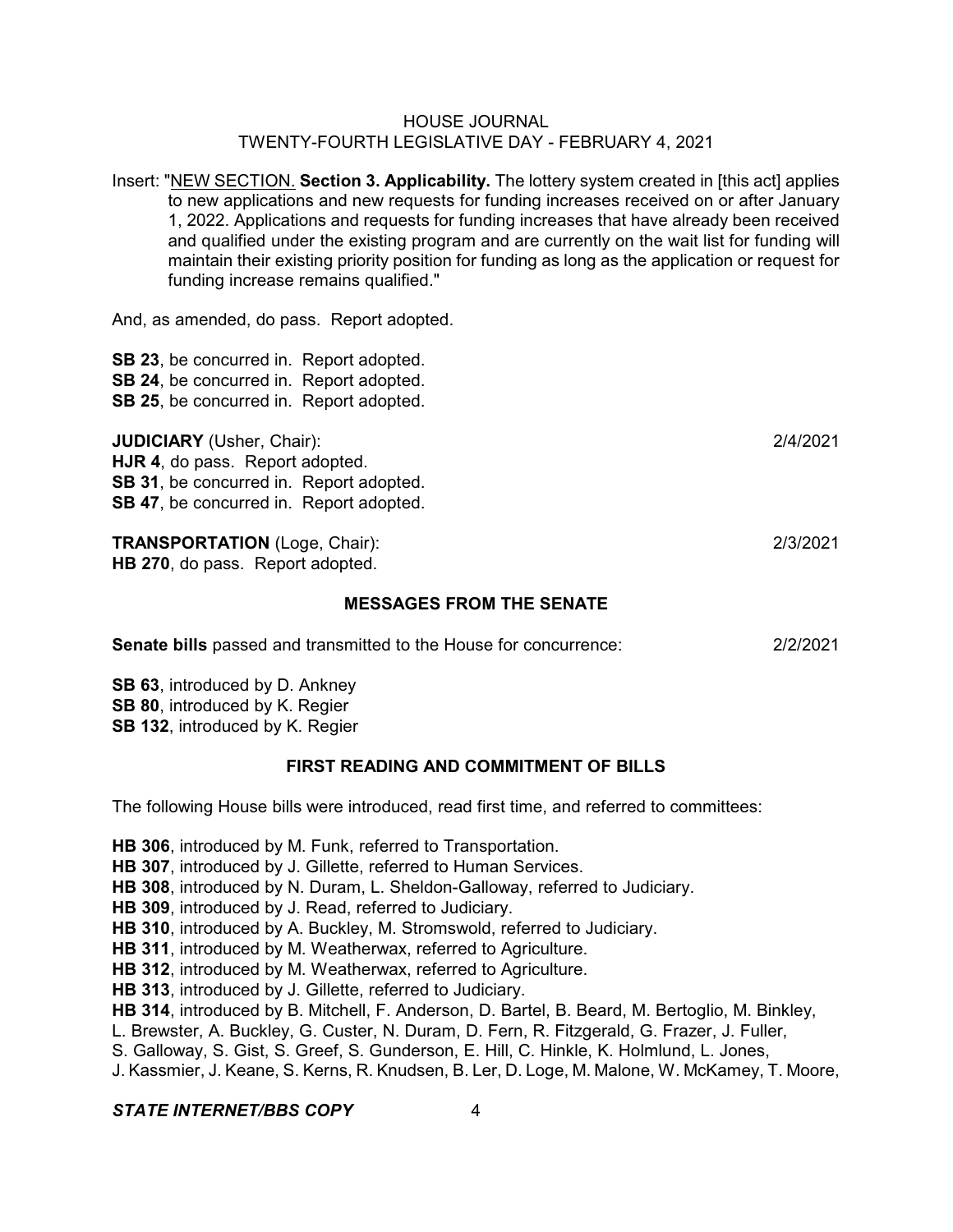M. Noland, S. Novak, J. Patelis, B. Phalen, B. Putnam, J. Read, A. Regier, L. Reksten, V. Ricci, J. Schillinger, K. Seekins-Crowe, L. Sheldon-Galloway, D. Skees, F. Smith, S. Stewart Peregoy, J. Trebas, B. Tschida, S. Vinton, K. Walsh, T. Welch, D. Ankney, M. Blasdel, K. Bogner, B. Brown, M. Cuffe, J. Ellsworth, S. Fitzpatrick, C. Glimm, G. Hertz, D. Howard, M. Lang, T. Manzella, T. McGillvray, K. Regier, J. Small, referred to Energy, Technology and Federal Relations. **HB 315**, introduced by M. Dunwell, referred to Energy, Technology and Federal Relations. **HB 316**, introduced by B. Mercer, referred to Business and Labor.

The following House joint resolution was introduced, read first time, and referred to committee:

**HJR 7**, introduced by C. Knudsen, S. Berglee, R. Fitzgerald, W. Galt, E. Hill, J. Hinkle, R. Knudsen, B. Ler, B. Phalen, T. Running Wolf, J. Schillinger, L. Sheldon-Galloway, M. Stromswold, S. Vinton, J. Windy Boy, K. Zolnikov, M. Blasdel, J. Ellsworth, S. Fitzpatrick, S. Hinebauch, M. Lang, R. Osmundson, K. Regier, R. Tempel, referred to Agriculture.

The following Senate bills were introduced, read first time, and referred to committees:

**SB 63**, introduced by D. Ankney (by request of the Department of Natural Resources and Conservation), referred to Natural Resources.

**SB 80**, introduced by K. Regier, referred to Local Government.

**SB 108**, introduced by D. Kary, M. Cuffe, D. Skees, J. Read, R. Osmundson, T. McGillvray, D. Howard, K. Regier, C. Smith, G. Vance, M. Blasdel, B. Molnar, C. Glimm, G. Hertz, S. Berglee, B. Brown, J. Hinkle, T. Manzella, W. McKamey, M. Noland, V. Ricci, S. Hinebauch, D. Loge, R. Fitzgerald, F. Anderson, L. Sheldon-Galloway, J. Trebas, D. Bartel, C. Knudsen, J. Patelis, W. Sales, B. Beard, J. Small, R. Tempel, F. Fleming, J. Ellsworth, J. Fuller, . Knudsen, K. Bogner, T. Moore, S. Greef, B. Ler, B. Phalen, L. Brewster, K. Zolnikov, A. Regier, P. Fielder, S. Kerns, S. Galloway, E. Hill, J. Schillinger, K. Seekins-Crowe, M. Stromswold, M. Bertoglio, M. Binkley, C. Friedel, referred to Business and Labor.

**SB 132**, introduced by K. Regier, referred to Business and Labor.

# **SECOND READING OF BILLS (COMMITTEE OF THE WHOLE)**

Majority Leader Vinton moved the House resolve itself into a Committee of the Whole for consideration of business on second reading. Motion carried. Representative C. Knudsen in the chair.

Mr. Speaker: We, your Committee of the Whole, having had under consideration business on second reading, recommend as follows:

**HB 151** - Majority Leader Vinton moved consideration of **HB 151** be passed for the day. Without objection, so ordered.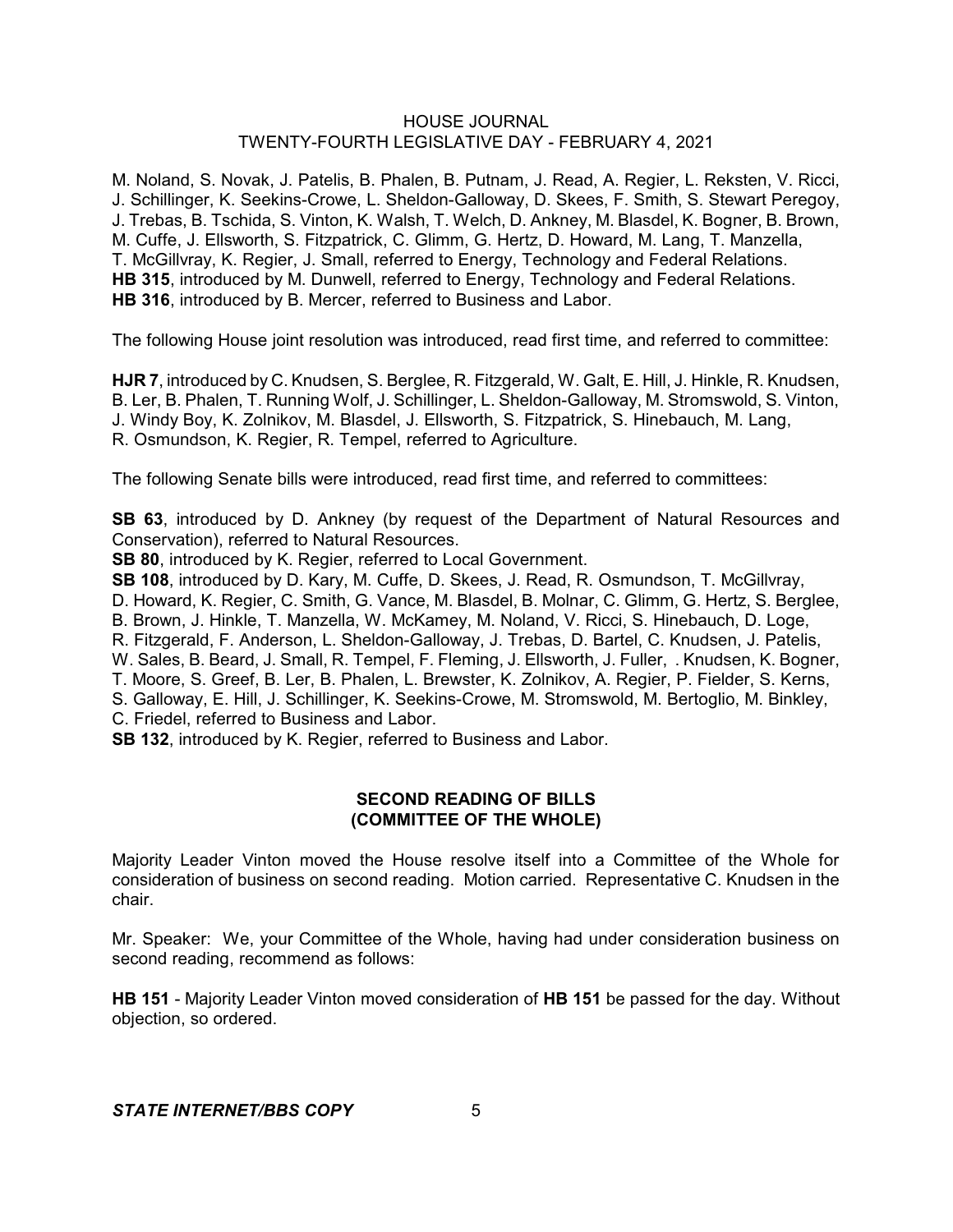**HB 98** - Representative Stewart Peregoy moved **HB 98** do pass. Motion carried as follows:

Yeas: Abbott, Anderson, Bartel, Beard, Bedey, Berglee, Bertoglio, Binkley, Bishop, Brewster, Buckley, Buttrey, Caferro, Carlson, Curdy, Custer, Dooling, Dunwell, Duram, Farris-Olsen, Fern, Fielder, Fitzgerald, Fleming, France, Frazer, Fuller, Funk, Galloway, Garner, Gillette, Gist, Greef, Gunderson, Hamilton, Harvey, Hawk, Hayman, Hill, Hinkle C, Hinkle J, Holmlund, Hopkins, Jones, Karjala, Kassmier, Keane, Kelker, Keogh, Kerns, Kerr-Carpenter, Knudsen C, Knudsen R, Kortum, Lenz, Ler, Loge, Malone, Marler, Marshall, McKamey, Mercer, Mitchell, Moore, Nave, Noland, Novak, Olsen, Patelis, Phalen, Putnam, Read, Regier A, Regier M, Reksten, Ricci, Running Wolf, Schillinger, Seekins-Crowe, Sheldon-Galloway, Skees, Smith, Stafman, Stewart Peregoy, Stromswold, Sullivan, Tenenbaum, Thane, Trebas, Tschida, Usher, Vinton, Walsh, Welch, Whiteman Pena, Whitman, Windy Boy, Zolnikov, Mr. Speaker. Total 99

Nays: None. Total 0

Voted absentee: Fleming, Aye.

Excused: Fleming, Weatherwax. Total 2

Absent or not voting: None. Total 0

**HB 102** - **Senate Amendments** - Representative Berglee moved Senate amendments to **HB 102** be concurred in. Motion carried as follows:

Yeas: Abbott, Anderson, Bartel, Beard, Bedey, Berglee, Bertoglio, Binkley, Bishop, Brewster, Buckley, Buttrey, Carlson, Curdy, Custer, Dooling, Duram, Fern, Fielder, Fitzgerald, Fleming, France, Frazer, Fuller, Galloway, Garner, Gillette, Gist, Greef, Gunderson, Hill, Hinkle C, Hinkle J, Holmlund, Hopkins, Jones, Kassmier, Kelker, Kerns, Knudsen C, Knudsen R, Lenz, Ler, Loge, Malone, Marler, Marshall, McKamey, Mercer, Mitchell, Moore, Nave, Noland, Novak, Patelis, Phalen, Putnam, Read, Regier A, Regier M, Reksten, Ricci, Running Wolf, Schillinger, Seekins-Crowe, Sheldon-Galloway, Skees, Stromswold, Sullivan, Thane, Trebas, Tschida, Usher, Vinton, Walsh, Welch, Whitman, Zolnikov, Mr. Speaker. Total 79

Nays: Caferro, Dunwell, Farris-Olsen, Funk, Hamilton, Harvey, Hawk, Hayman, Karjala, Keane, Keogh, Kerr-Carpenter, Kortum, Olsen, Smith, Stafman, Stewart Peregoy, Tenenbaum, Whiteman Pena, Windy Boy. Total 20

Voted absentee: Fleming, Aye.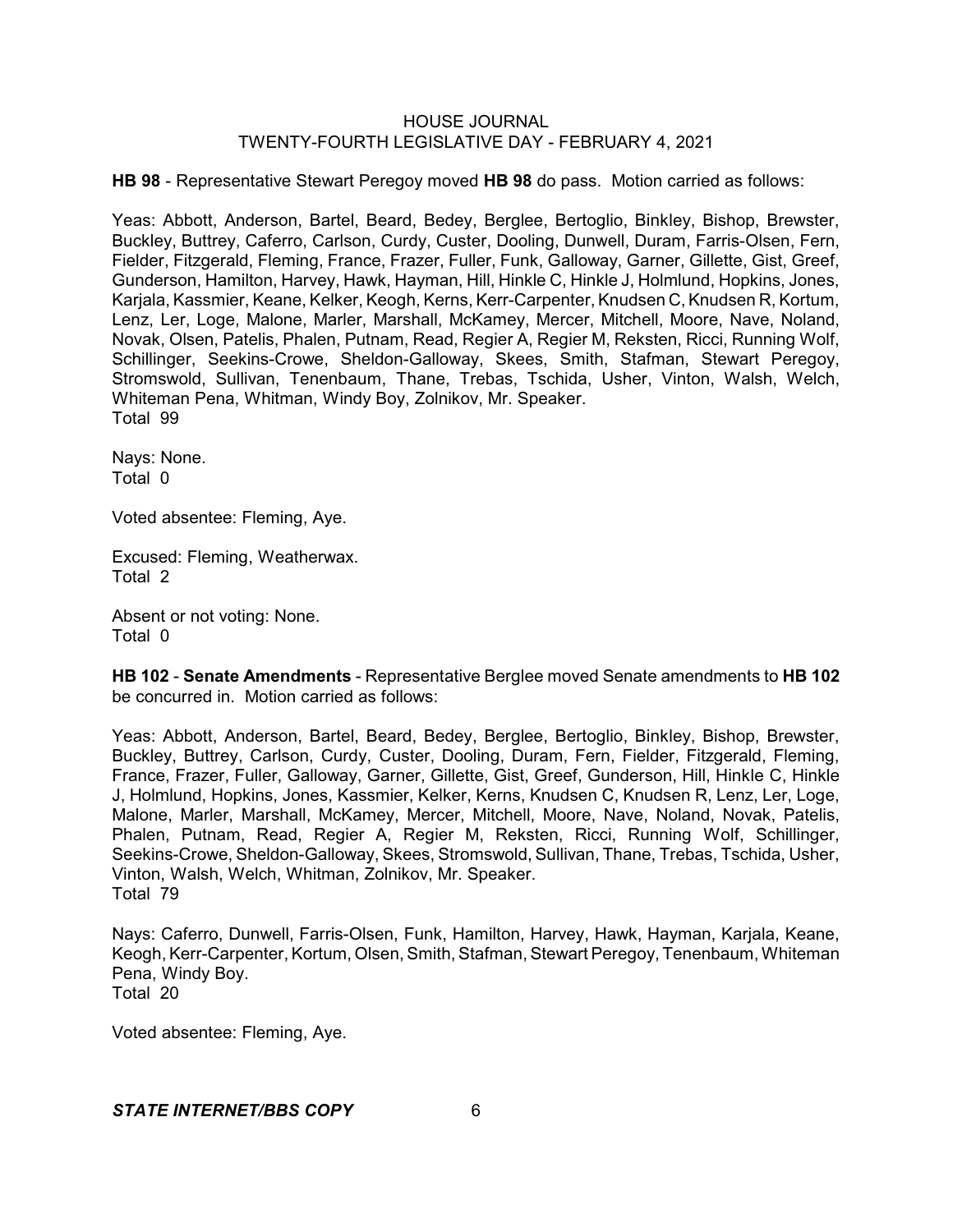Excused: Fleming, Weatherwax. Total 2

Absent or not voting: None. Total 0

**HB 173** - Representative Loge moved **HB 173** do pass. Motion carried as follows:

Yeas: Abbott, Anderson, Bartel, Beard, Bedey, Berglee, Bertoglio, Binkley, Bishop, Brewster, Buckley, Buttrey, Caferro, Carlson, Curdy, Custer, Dooling, Dunwell, Duram, Farris-Olsen, Fern, Fielder, Fitzgerald, Fleming, France, Frazer, Fuller, Funk, Galloway, Garner, Gillette, Gist, Greef, Gunderson, Hamilton, Harvey, Hawk, Hayman, Hill, Hinkle C, Hinkle J, Holmlund, Hopkins, Jones, Karjala, Kassmier, Keane, Kelker, Keogh, Kerns, Kerr-Carpenter, Knudsen C, Knudsen R, Kortum, Lenz, Ler, Loge, Malone, Marler, Marshall, McKamey, Mercer, Mitchell, Moore, Nave, Noland, Novak, Olsen, Patelis, Phalen, Putnam, Read, Regier A, Regier M, Reksten, Ricci, Running Wolf, Schillinger, Seekins-Crowe, Sheldon-Galloway, Skees, Smith, Stafman, Stewart Peregoy, Stromswold, Sullivan, Tenenbaum, Thane, Trebas, Tschida, Usher, Vinton, Walsh, Welch, Whiteman Pena, Whitman, Windy Boy, Zolnikov, Mr. Speaker. Total 99

Nays: None. Total 0

Voted absentee: Fleming, Aye.

Excused: Fleming, Weatherwax. Total 2

Absent or not voting: None. Total 0

**HB 176** - Representative Greef moved **HB 176** do pass.

**HB 176** - Representative Tschida moved **HB 176**, second reading copy, be amended as follows:

1. Title, line 11. **Strike:** "AT NOON THE DAY" **Insert:** "ON THE FRIDAY"

2. Page 2, line 13. **Strike:** "NOON THE DAY" **Insert:** "5 p.m. on the Friday" Amendment **not** adopted as follows:

Yeas: Anderson, Bartel, Beard, Berglee, Binkley, Brewster, Carlson, Duram, Fielder, Fleming,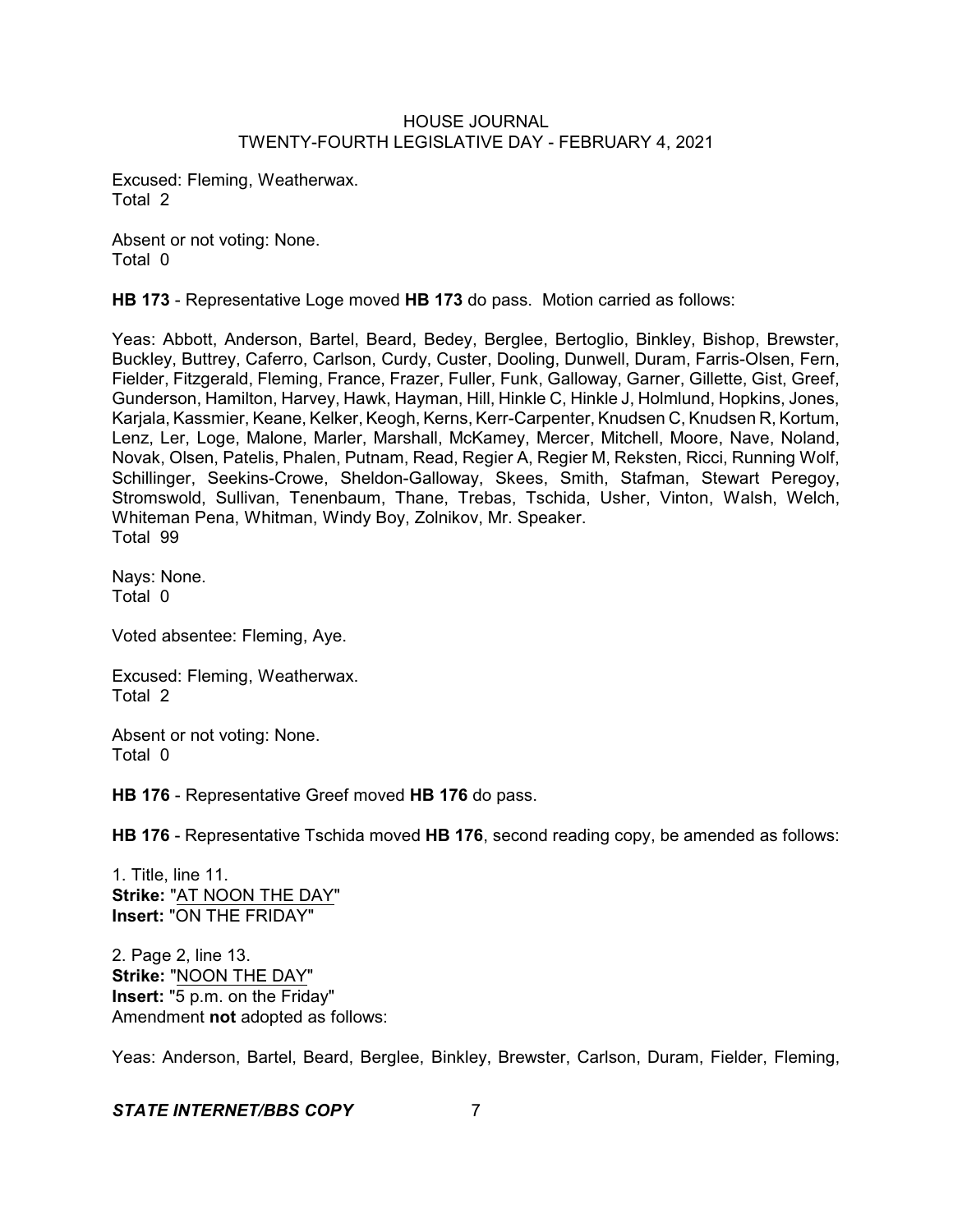Fuller, Galloway, Gillette, Gunderson, Hill, Hinkle C, Hinkle J, Kassmier, Kerns, Knudsen R, Lenz, Ler, Loge, Marshall, Mercer, Mitchell, Moore, Nave, Noland, Patelis, Phalen, Read, Regier A, Regier M, Reksten, Ricci, Schillinger, Seekins-Crowe, Sheldon-Galloway, Skees, Trebas, Tschida, Usher, Vinton.

Total 44

Nays: Abbott, Bedey, Bertoglio, Bishop, Buckley, Buttrey, Caferro, Curdy, Custer, Dooling, Dunwell, Farris-Olsen, Fern, Fitzgerald, France, Frazer, Funk, Garner, Gist, Greef, Hamilton, Harvey, Hawk, Hayman, Holmlund, Hopkins, Jones, Karjala, Keane, Kelker, Keogh, Kerr-Carpenter, Knudsen C, Kortum, Malone, Marler, McKamey, Novak, Olsen, Putnam, Running Wolf, Smith, Stafman, Stewart Peregoy, Stromswold, Sullivan, Tenenbaum, Thane, Walsh, Weatherwax, Welch, Whiteman Pena, Whitman, Windy Boy, Zolnikov, Mr. Speaker. Total 56

Voted absentee: Fleming, Aye.

Excused: Fleming. Total 1

Absent or not voting: None. Total 0

**HB 176** - Representative Mitchell moved **HB 176**, second reading copy, be amended.

House at ease. House reconvened.

Speaker Pro Tempore Knudsen ruled the motion dilatory.

Representative Tschida appealed the ruling of the chair.

Motion to **uphold ruling of the chair**. Motion carried as follows:

Yeas: Abbott, Anderson, Bartel, Beard, Bedey, Berglee, Bertoglio, Binkley, Bishop, Brewster, Buckley, Buttrey, Caferro, Carlson, Curdy, Custer, Dooling, Dunwell, Duram, Farris-Olsen, Fern, Fielder, Fitzgerald, France, Frazer, Fuller, Funk, Galloway, Garner, Gillette, Gist, Greef, Hamilton, Harvey, Hawk, Hayman, Hill, Holmlund, Hopkins, Jones, Karjala, Kassmier, Keane, Kelker, Keogh, Kerns, Kerr-Carpenter, Knudsen C, Knudsen R, Kortum, Lenz, Ler, Loge, Malone, Marler, Marshall, McKamey, Mercer, Mitchell, Moore, Nave, Novak, Olsen, Patelis,Phalen, Putnam, Regier A, Regier M, Reksten, Ricci, Running Wolf, Schillinger, Seekins-Crowe, Sheldon-Galloway, Skees, Smith, Stafman, Stewart Peregoy, Stromswold, Sullivan, Tenenbaum, Thane, Trebas, Usher, Vinton, Walsh, Weatherwax, Welch, Whiteman Pena, Whitman, Windy Boy, Zolnikov, Mr. Speaker. Total 93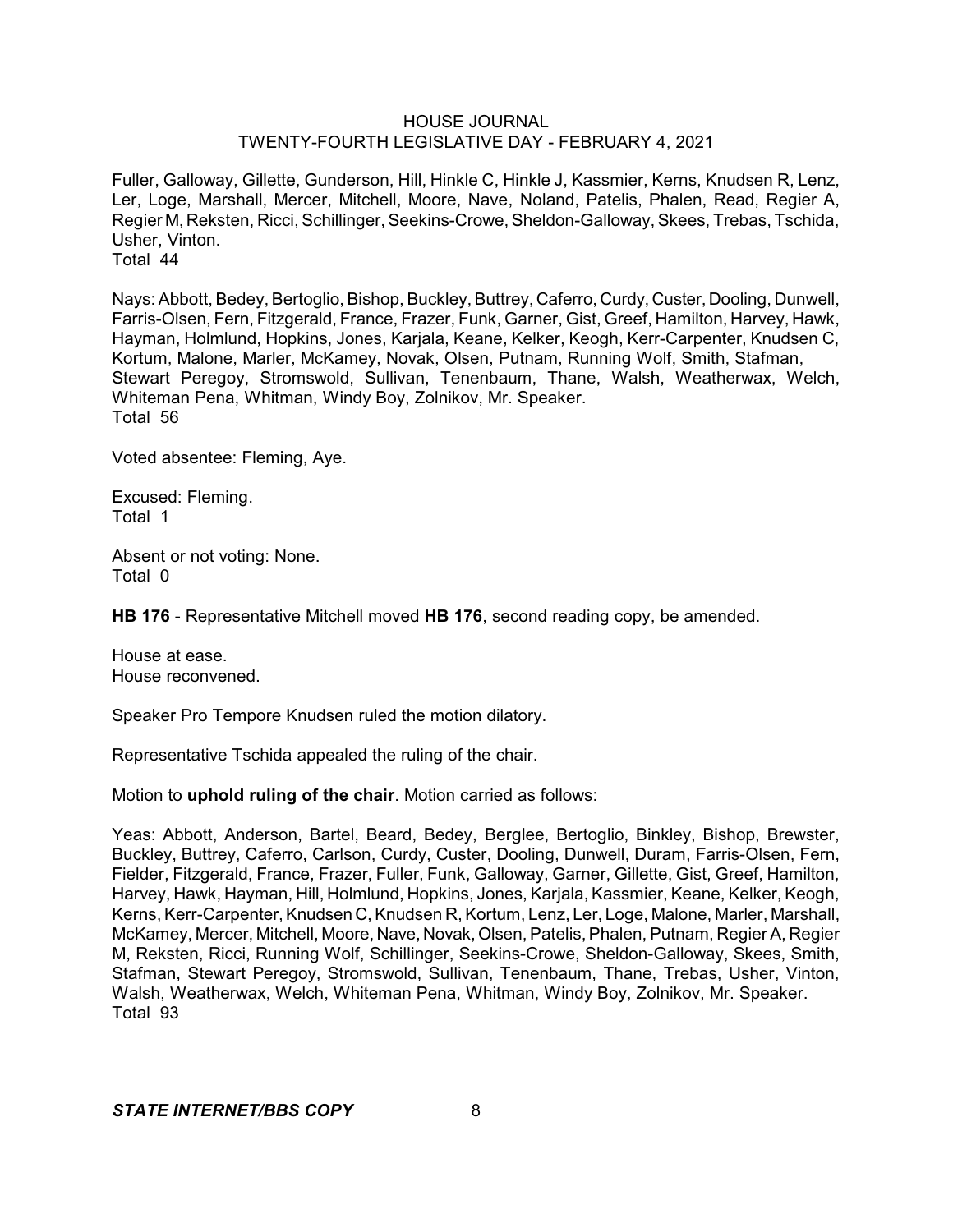Nays: Gunderson, Hinkle C, Hinkle J, Noland, Read, Tschida. Total 6

Voted absentee: None.

Excused: Fleming. Total 1

Absent or not voting: None. Total 0

**HB 176** - Representative Greef moved **HB 176** do pass. Motion carried as follows:

Yeas: Anderson, Bartel, Beard, Bedey, Berglee, Bertoglio, Binkley, Brewster, Buttrey, Carlson, Dooling, Duram, Fielder, Fitzgerald, Fleming, Fuller, Galloway, Garner, Gillette, Gist, Greef, Gunderson, Hill, Hinkle J, Holmlund, Hopkins, Jones, Kassmier, Kerns, Knudsen C, Knudsen R, Lenz, Ler, Loge, Malone, McKamey, Mercer, Mitchell, Moore, Nave, Patelis, Phalen, Read, Regier A, Regier M, Reksten, Ricci, Schillinger, Seekins-Crowe, Sheldon-Galloway, Skees, Stromswold, Trebas, Tschida, Usher, Vinton, Walsh, Welch, Whitman, Zolnikov, Mr. Speaker. Total 61

Nays: Abbott, Bishop, Buckley, Caferro, Curdy, Custer, Dunwell, Farris-Olsen, Fern, France, Frazer, Funk, Hamilton, Harvey, Hawk, Hayman, Hinkle C, Karjala, Keane, Kelker, Keogh, Kerr-Carpenter, Kortum, Marler, Marshall, Noland, Novak, Olsen, Putnam, Running Wolf, Smith, Stafman, Stewart Peregoy, Sullivan, Tenenbaum, Thane, Weatherwax, Whiteman Pena, Windy Boy. Total 39

Voted absentee: Fleming, Aye.

Excused: Fleming. Total 1

Absent or not voting: None. Total 0

**HB 184** - Representative Loge moved **HB 184** do pass. Motion carried as follows:

Yeas: Abbott, Anderson, Bedey, Bertoglio, Binkley, Brewster, Buckley, Buttrey, Caferro, Carlson, Curdy, Custer, Dooling, Dunwell, Duram, Farris-Olsen, Fern, Fitzgerald, Fleming, France, Frazer, Fuller, Funk, Galloway, Garner, Gillette, Gist, Greef, Harvey, Hawk, Hayman, Hill, Holmlund, Hopkins, Jones, Karjala, Kassmier, Keane, Kelker, Keogh, Kerr-Carpenter, Knudsen C, Loge, Malone, Marshall, McKamey, Mitchell, Nave, Noland, Novak, Patelis, Putnam, Read, Regier A, Reksten, Ricci, Running Wolf, Sheldon-Galloway, Skees, Smith, Stewart Peregoy, Stromswold,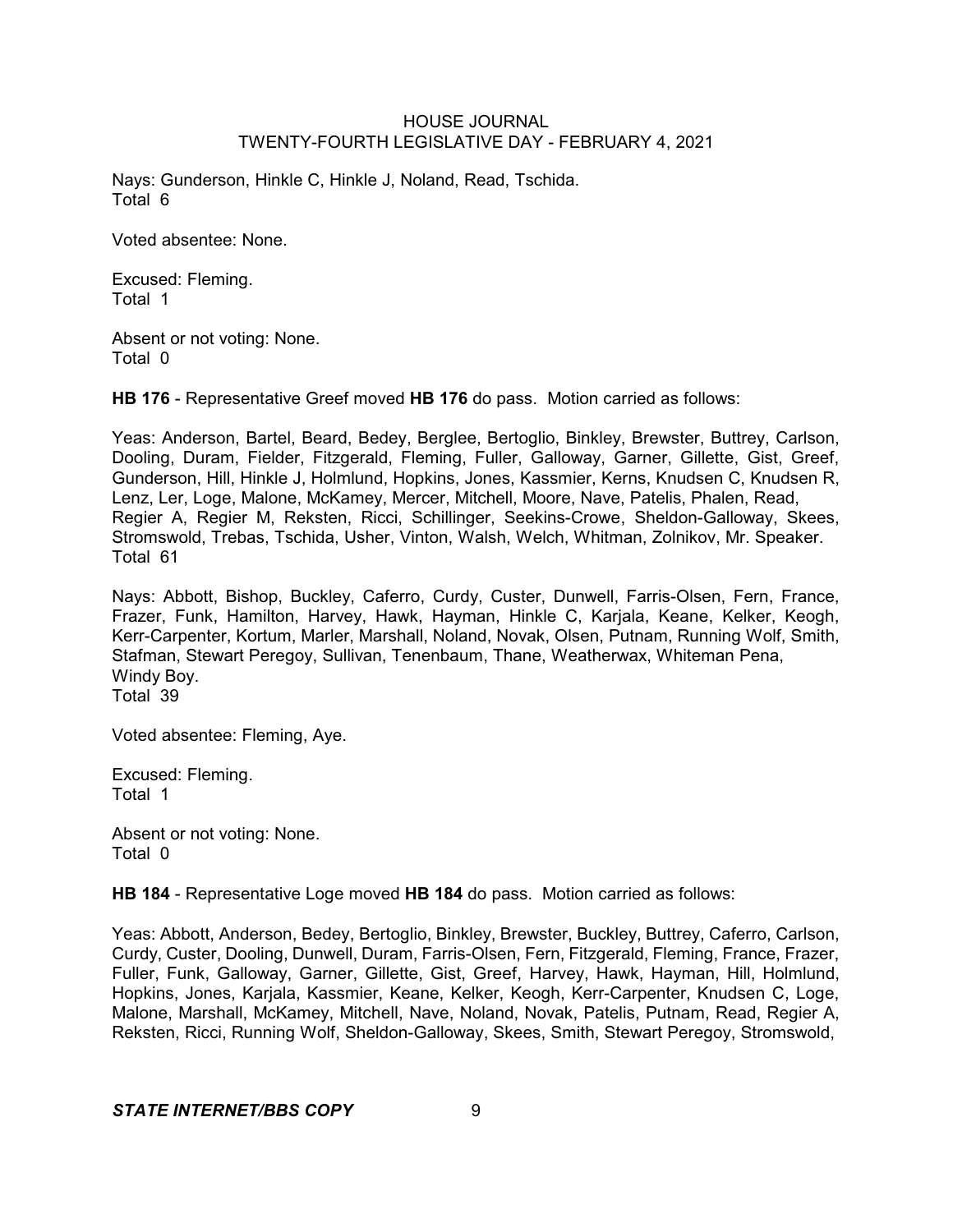Sullivan, Tenenbaum, Thane, Trebas, Usher, Vinton, Walsh, Weatherwax, Welch, Whiteman Pena, Whitman, Windy Boy. Total 74

Nays: Bartel, Beard, Berglee, Bishop, Fielder, Gunderson, Hamilton, Hinkle C, Hinkle J, Kerns, Knudsen R, Kortum, Lenz, Ler, Marler, Mercer, Moore, Olsen, Phalen, Regier M, Schillinger, Seekins-Crowe, Stafman, Tschida, Zolnikov, Mr. Speaker. Total 26

Voted absentee: Fleming, Aye.

Excused: Fleming. Total 1

Absent or not voting: None. Total 0

**HB 256** - Representative Binkley moved **HB 256** do pass. Motion carried as follows:

Yeas: Abbott, Anderson, Bartel, Beard, Bedey, Berglee, Bertoglio, Binkley, Brewster, Buckley, Buttrey, Carlson, Curdy, Custer, Dooling, Duram, Farris-Olsen, Fern, Fielder, Fitzgerald, Fleming, France, Frazer, Fuller, Funk, Galloway, Garner, Gillette, Gist, Greef, Gunderson, Hill, Hinkle C, Hinkle J, Holmlund, Hopkins, Jones, Kassmier, Kerns, Knudsen C, Knudsen R, Lenz, Ler, Loge, Malone, Marshall, McKamey, Mercer, Mitchell, Moore, Nave, Noland, Patelis, Phalen, Putnam, Regier A, Regier M, Reksten, Ricci, Schillinger, Seekins-Crowe, Sheldon-Galloway, Skees, Stromswold, Trebas, Tschida, Usher, Vinton, Walsh, Weatherwax, Welch, Whitman, Zolnikov, Mr. Speaker.

Total 74

Nays: Bishop, Caferro, Dunwell, Hamilton, Harvey, Hawk, Hayman, Karjala, Keane, Kelker, Keogh, Kerr-Carpenter, Kortum, Marler, Novak, Olsen, Read, Running Wolf, Smith, Stafman, Stewart Peregoy, Sullivan, Tenenbaum, Thane, Whiteman Pena, Windy Boy. Total 26

Voted absentee: Fleming, Aye.

Excused: Fleming. Total 1

Absent or not voting: None. Total 0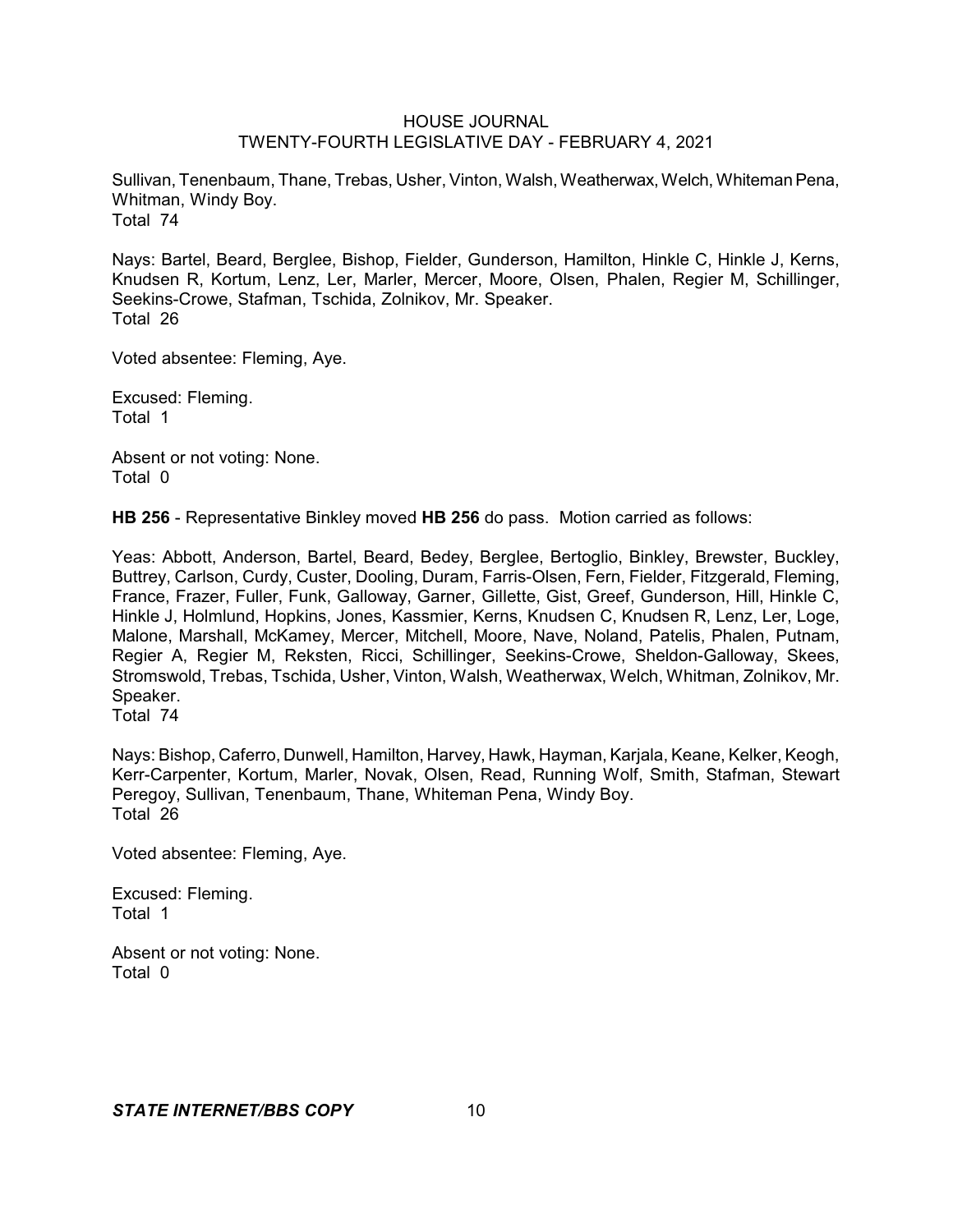**SB 3** - Representative F. Smith moved **SB 3** be concurred in. Motion carried as follows:

Yeas: Abbott, Anderson, Bartel, Beard, Bedey, Berglee, Bertoglio, Binkley, Bishop, Brewster, Buckley, Buttrey, Caferro, Carlson, Curdy, Custer, Dooling, Dunwell, Duram, Farris-Olsen, Fern, Fielder, Fitzgerald, Fleming, France, Frazer, Fuller, Funk, Galloway, Garner, Gillette, Gist, Greef, Gunderson, Hamilton, Harvey, Hawk, Hayman, Hill, Hinkle C, Hinkle J, Holmlund, Hopkins, Jones, Karjala, Kassmier, Keane, Kelker, Keogh, Kerns, Kerr-Carpenter, Knudsen C, Knudsen R, Kortum, Lenz, Ler, Loge, Malone, Marler, Marshall, McKamey, Mercer, Mitchell, Moore, Nave, Noland, Novak, Olsen, Patelis, Phalen, Putnam, Read, Regier A, Regier M, Reksten, Ricci, Running Wolf, Schillinger, Seekins-Crowe, Sheldon-Galloway, Skees, Smith, Stafman, Stewart Peregoy, Stromswold, Sullivan, Tenenbaum, Thane, Trebas, Usher, Vinton, Walsh, Weatherwax, Welch, Whiteman Pena, Whitman, Windy Boy, Zolnikov, Mr. Speaker. Total 99

Nays: None. Total 0

Voted absentee: Fleming, Aye.

Excused: Fleming. Total 1

Absent or not voting: Tschida. Total 1

**SB 6** - Representative C. Hinkle moved **SB 6** be concurred in. Motion carried as follows:

Yeas: Abbott, Anderson, Bartel, Beard, Bedey, Berglee, Bertoglio, Binkley, Bishop, Brewster, Buckley, Buttrey, Caferro, Carlson, Curdy, Custer, Dooling, Dunwell, Duram, Farris-Olsen, Fern, Fielder, Fitzgerald, Fleming, France, Frazer, Fuller, Funk, Galloway, Garner, Gillette, Gist, Greef, Gunderson, Hamilton, Harvey, Hawk, Hayman, Hill, Hinkle C, Hinkle J, Holmlund, Hopkins, Jones, Karjala, Kassmier, Keane, Keogh, Kerns, Kerr-Carpenter, Knudsen C, Knudsen R, Kortum, Lenz, Ler, Loge, Malone, Marler, Marshall, McKamey, Mercer, Mitchell, Moore, Nave, Noland, Novak, Olsen, Patelis, Phalen, Putnam, Read, Regier A, Regier M, Reksten, Ricci, Running Wolf, Schillinger, Seekins-Crowe, Sheldon-Galloway, Skees, Smith, Stafman, Stewart Peregoy, Stromswold, Sullivan, Tenenbaum, Thane, Trebas, Tschida, Usher, Vinton, Walsh, Weatherwax, Welch, Whiteman Pena, Whitman, Zolnikov, Mr. Speaker. Total 98

Nays: Windy Boy. Total 1

Voted absentee: Fleming, Aye.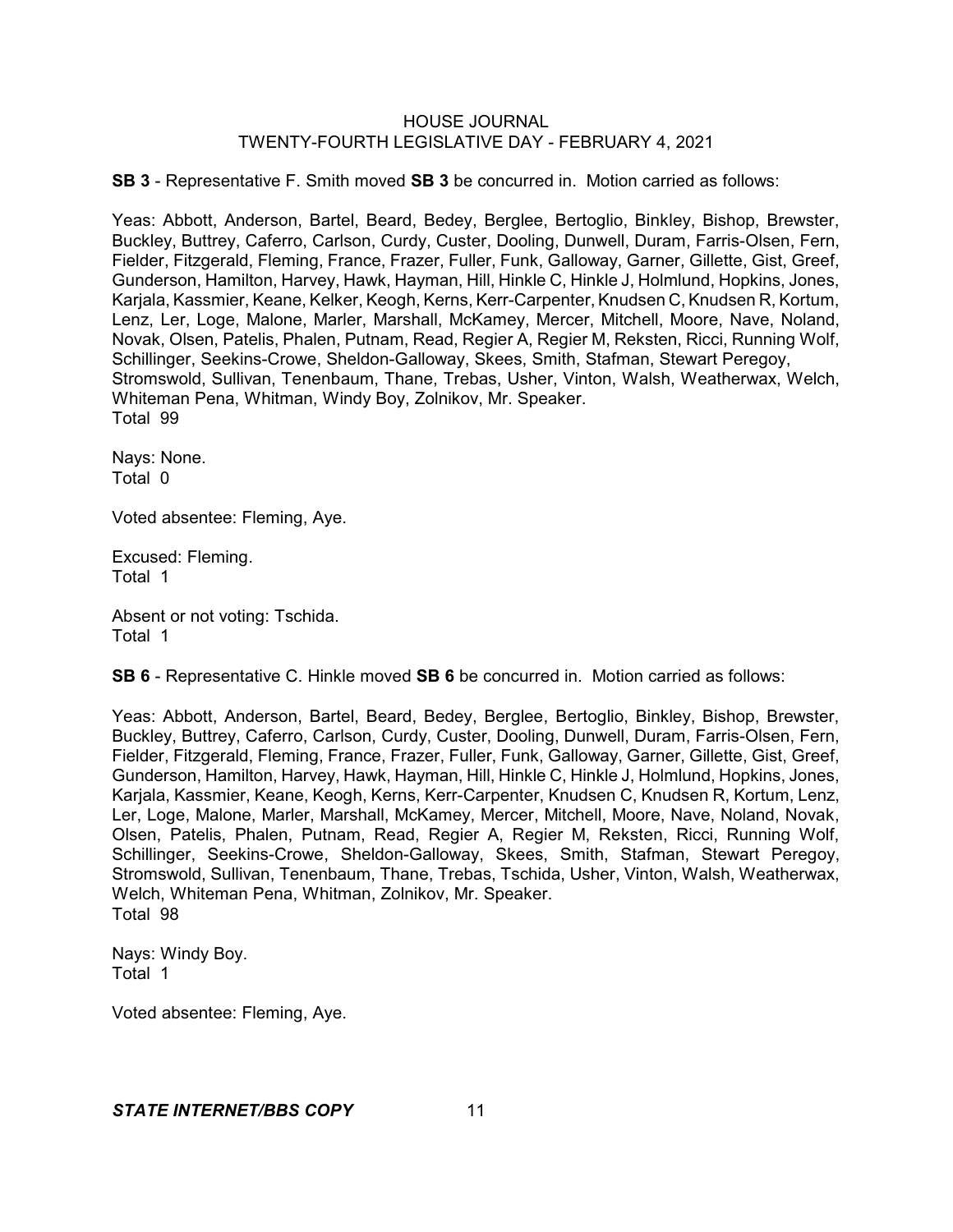Excused: Fleming. Total 1

Absent or not voting: Kelker. Total 1

**SB 30** - Representative Buckley moved **SB 30** be concurred in. Motion carried as follows:

Yeas: Abbott, Anderson, Bartel, Beard, Bedey, Berglee, Bertoglio, Binkley, Bishop, Brewster, Buckley, Buttrey, Caferro, Carlson, Curdy, Custer, Dooling, Dunwell, Duram, Farris-Olsen, Fern, Fielder, Fitzgerald, Fleming, France, Frazer, Fuller, Funk, Galloway, Garner, Gillette, Gist, Greef, Gunderson, Hamilton, Harvey, Hawk, Hayman, Hill, Hinkle C, Hinkle J, Holmlund, Hopkins, Jones, Karjala, Kassmier, Keane, Kelker, Keogh, Kerns, Kerr-Carpenter, Knudsen C, Knudsen R, Kortum, Lenz, Ler, Loge, Malone, Marler, Marshall, McKamey, Mercer, Mitchell, Moore, Nave, Noland, Novak, Olsen, Patelis, Phalen, Putnam, Read, Regier A, Regier M, Reksten, Ricci, Running Wolf, Schillinger, Seekins-Crowe, Sheldon-Galloway, Skees, Smith, Stafman, Stewart Peregoy, Stromswold, Sullivan, Tenenbaum, Thane, Trebas, Tschida, Usher, Vinton, Walsh, Weatherwax, Welch, Whiteman Pena, Whitman, Windy Boy, Zolnikov, Mr. Speaker. Total 100

Nays: None. Total 0

Voted absentee: Fleming, Aye.

Excused: Fleming. Total 1

Absent or not voting: None. Total 0

**SB 34** - Representative Malone moved **SB 34** be concurred in. Motion carried as follows:

Yeas: Abbott, Anderson, Bartel, Beard, Bedey, Berglee, Bertoglio, Binkley, Bishop, Brewster, Buckley, Buttrey, Caferro, Carlson, Curdy, Custer, Dooling, Dunwell, Duram, Farris-Olsen, Fern, Fielder, Fitzgerald, Fleming, France, Frazer, Fuller, Funk, Galloway, Garner, Gillette, Gist, Greef, Gunderson, Hamilton, Harvey, Hawk, Hayman, Hill, Hinkle C, Hinkle J, Holmlund, Hopkins, Jones, Karjala, Kassmier, Keane, Kelker, Keogh, Kerns, Kerr-Carpenter, Knudsen C, Knudsen R, Kortum, Lenz, Ler, Loge, Malone, Marler, McKamey, Mercer, Mitchell, Moore, Nave, Noland, Novak, Olsen, Patelis, Phalen, Putnam, Read, Regier A, Regier M, Reksten, Ricci, Running Wolf, Schillinger, Seekins-Crowe, Sheldon-Galloway, Skees, Smith, Stafman, Stewart Peregoy, Stromswold, Sullivan, Tenenbaum, Thane, Trebas, Tschida, Usher, Vinton, Walsh, Weatherwax, Welch, Whiteman Pena, Whitman, Windy Boy, Zolnikov, Mr. Speaker. Total 99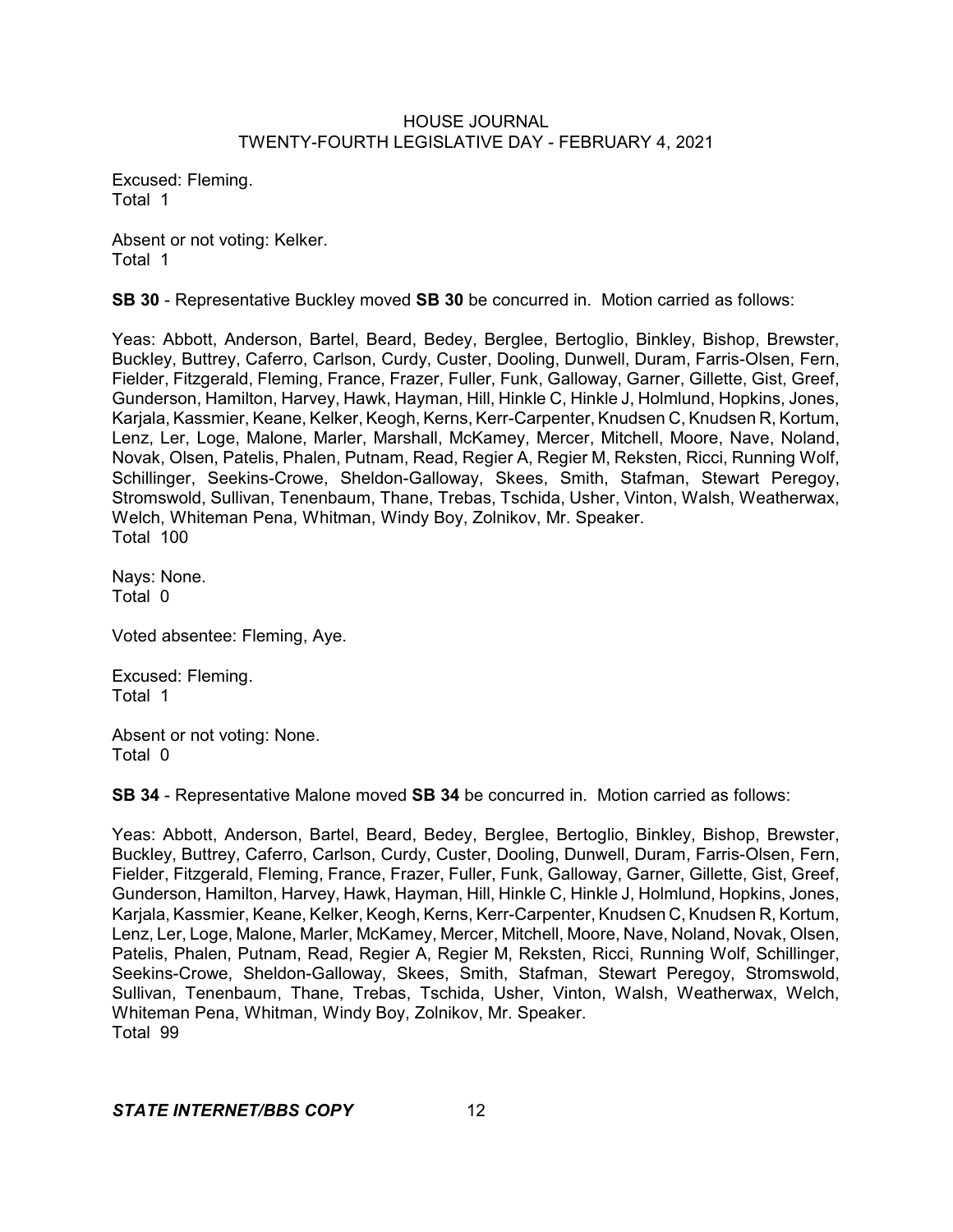Nays: None. Total 0

Voted absentee: Fleming, Aye.

Excused: Fleming. Total 1

Absent or not voting: Marshall. Total 1

**SB 35** - Representative Kerns moved **SB 35** be concurred in. Motion carried as follows:

Yeas: Abbott, Anderson, Bartel, Beard, Bedey, Berglee, Bertoglio, Binkley, Bishop, Brewster, Buckley, Buttrey, Caferro, Carlson, Curdy, Custer, Dooling, Dunwell, Duram, Farris-Olsen, Fern, Fielder, Fitzgerald, Fleming, France, Frazer, Fuller, Funk, Galloway, Garner, Gillette, Gist, Greef, Gunderson, Hamilton, Harvey, Hayman, Hill, Hinkle C, Hinkle J, Holmlund, Hopkins, Jones, Karjala, Kassmier, Keane, Kelker, Keogh, Kerns, Kerr-Carpenter, Knudsen C, Knudsen R, Kortum, Lenz, Ler, Loge, Malone, Marler, Marshall, McKamey, Mercer, Mitchell, Moore, Nave, Noland, Novak, Olsen, Patelis, Phalen, Putnam, Read, Regier A, Regier M, Reksten, Ricci, Running Wolf, Schillinger, Seekins-Crowe, Sheldon-Galloway, Skees, Smith, Stafman, Stewart Peregoy, Stromswold, Sullivan, Tenenbaum, Thane, Trebas, Tschida, Usher, Vinton, Walsh, Weatherwax, Welch, Whiteman Pena, Whitman, Windy Boy, Zolnikov, Mr. Speaker. Total 99

Nays: Hawk. Total 1

Voted absentee: Fleming, Aye.

Excused: Fleming. Total 1

Absent or not voting: None. Total 0

Majority Leader Vinton moved the Committee rise and report. Motion carried. Committee arose. House resumed. Mr. Speaker presiding. Chair C. Knudsen moved the Committee of the Whole report be adopted. Report adopted as follows:

Yeas: Abbott, Anderson, Bartel, Beard, Bedey, Bertoglio, Binkley, Bishop, Brewster, Buckley, Buttrey, Caferro, Carlson, Curdy, Custer, Dooling, Dunwell, Duram, Farris-Olsen, Fern, Fielder, Fitzgerald, France, Frazer, Fuller, Funk, Galloway, Garner, Gillette, Gist, Greef, Gunderson, Hamilton, Harvey, Hayman, Hill, Hinkle C, Hinkle J, Holmlund, Hopkins, Jones, Kassmier, Keane, Kelker, Keogh, Kerns, Kerr-Carpenter, Knudsen R, Kortum, Lenz, Ler, Loge, Malone, Marler, Marshall, McKamey, Mercer, Mitchell, Moore, Nave, Noland, Novak, Patelis, Phalen, Putnam,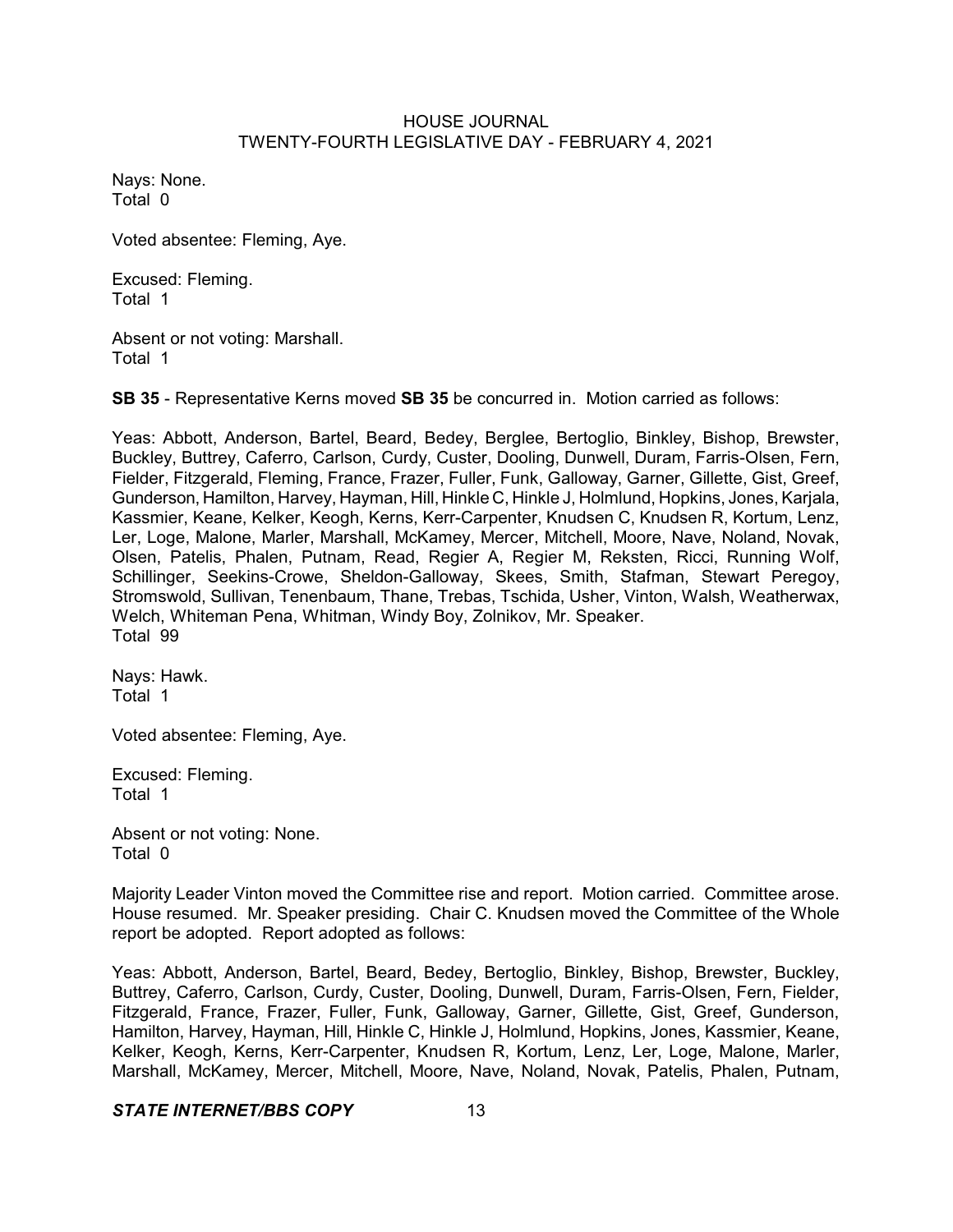Regier A, Regier M, Ricci, Schillinger, Sheldon-Galloway, Skees, Smith, Stafman, Stewart Peregoy, Stromswold, Sullivan, Tenenbaum, Thane, Trebas, Tschida, Usher, Vinton, Walsh, Weatherwax, Welch, Whiteman Pena, Whitman, Windy Boy, Zolnikov, Mr. Speaker. Total 90

Nays: Berglee, Karjala, Running Wolf. Total 3

Voted absentee: None.

Excused: Fleming. Total 1

Absent or not voting: Hawk, Knudsen C, Olsen, Read, Reksten, Seekins-Crowe. Total 6

# **THIRD READING OF BILLS**

The following bills having been read three several times, title and history agreed to, were disposed of in the following manner:

**HB 15** passed as follows:

Yeas: Abbott, Anderson, Bartel, Beard, Bedey, Berglee, Bertoglio, Bishop, Brewster, Buckley, Buttrey, Caferro, Carlson, Curdy, Custer, Dunwell, Duram, Farris-Olsen, Fern, Fielder, Fitzgerald, France, Frazer, Fuller, Funk, Galloway, Garner, Gillette, Gist, Greef, Gunderson, Hamilton, Harvey, Hawk, Hayman, Hill, Hinkle J, Holmlund, Hopkins, Jones, Karjala, Kassmier, Keane, Kelker, Keogh, Kerns, Kerr-Carpenter, Knudsen C, Kortum, Lenz, Loge, Malone, Marler, Marshall, McKamey, Mercer, Mitchell, Nave, Noland, Novak, Olsen, Patelis, Phalen, Putnam, Read, Regier A, Ricci, Running Wolf, Schillinger, Seekins-Crowe, Sheldon-Galloway, Skees, Smith, Stafman, Stewart Peregoy, Stromswold, Sullivan, Tenenbaum, Thane, Trebas, Usher, Vinton, Walsh, Weatherwax, Welch, Whiteman Pena, Whitman, Windy Boy, Mr. Speaker. Total 89

Nays: Binkley, Hinkle C, Knudsen R, Ler, Moore, Regier M, Tschida, Zolnikov. Total 8

Voted absentee: None.

Excused: Fleming. Total 1

Absent or not voting: Dooling, Reksten. Total 2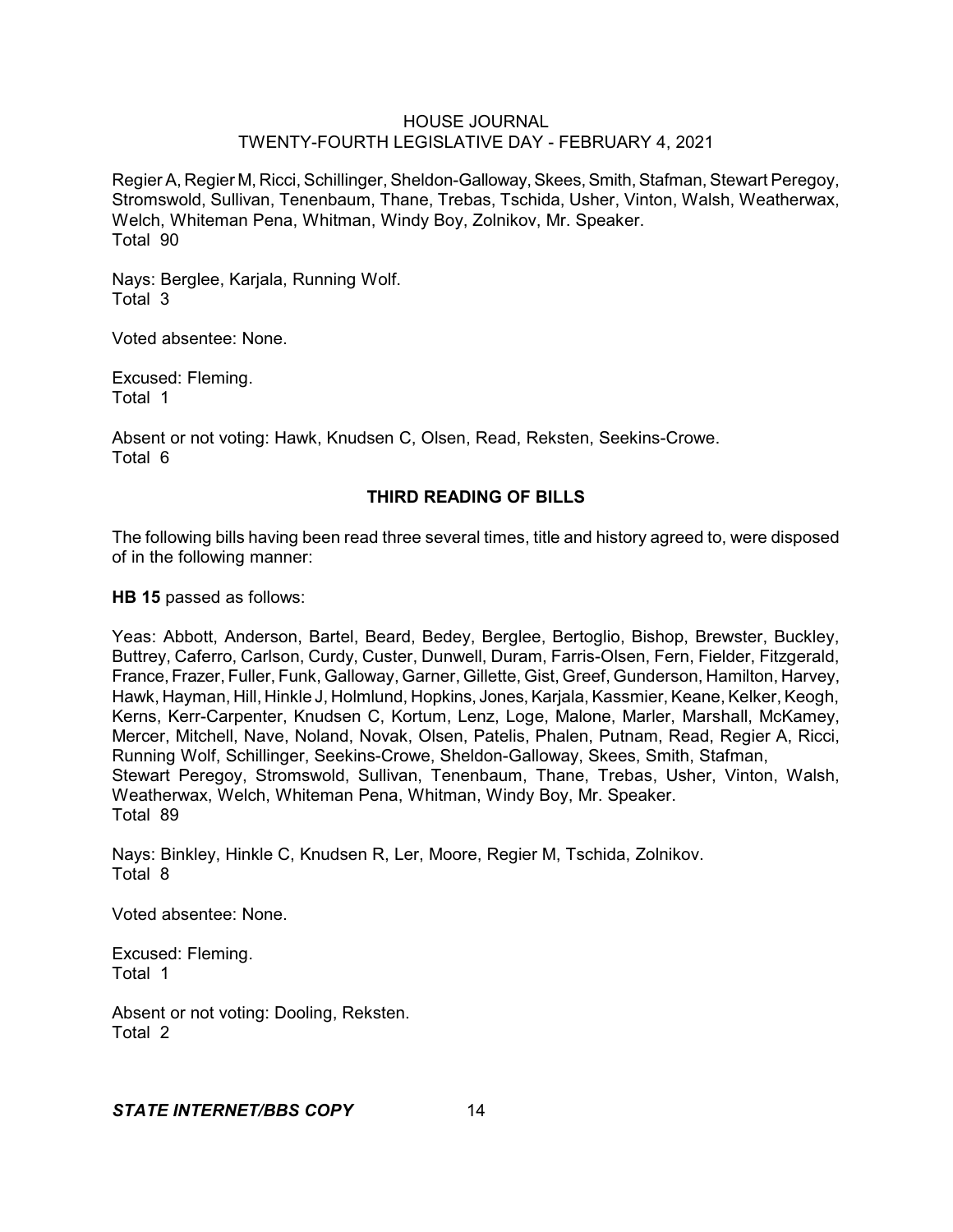**HB 35** passed as follows:

Yeas: Abbott, Anderson, Bartel, Beard, Bedey, Berglee, Bertoglio, Binkley, Bishop, Brewster, Buckley, Buttrey, Caferro, Carlson, Curdy, Custer, Dunwell, Duram, Farris-Olsen, Fern, Fielder, Fitzgerald, France, Frazer, Fuller, Funk, Galloway, Garner, Gillette, Gist, Greef, Gunderson, Hamilton, Harvey, Hawk, Hayman, Hill, Hinkle C, Hinkle J, Holmlund, Hopkins, Jones, Karjala, Kassmier, Keane, Kelker, Keogh, Kerns, Kerr-Carpenter, Knudsen C, Knudsen R, Kortum, Lenz, Ler, Loge, Malone, Marler, Marshall, McKamey, Mercer, Mitchell, Moore, Nave, Noland, Novak, Olsen, Patelis, Phalen, Putnam, Read, Regier A, Regier M, Ricci, Running Wolf, Schillinger, Seekins-Crowe, Sheldon-Galloway, Skees, Smith, Stafman, Stewart Peregoy, Stromswold, Sullivan, Tenenbaum, Thane, Trebas, Tschida, Usher, Vinton, Walsh, Weatherwax, Welch, Whiteman Pena, Whitman, Windy Boy, Zolnikov, Mr. Speaker. Total 97

Nays: None. Total 0

Voted absentee: None.

Excused: Fleming. Total 1

Absent or not voting: Dooling, Reksten. Total 2

**HB 143** passed as follows:

Yeas: Abbott, Anderson, Bartel, Beard, Bedey, Berglee, Bertoglio, Binkley, Bishop, Brewster, Buckley, Buttrey, Caferro, Carlson, Curdy, Custer, Dunwell, Duram, Farris-Olsen, Fern, Fielder, Fitzgerald, France, Frazer, Fuller, Funk, Galloway, Garner, Gillette, Gist, Greef, Gunderson, Hamilton, Harvey, Hawk, Hayman, Hill, Hinkle J, Holmlund, Hopkins, Jones, Karjala, Kassmier, Keane, Kelker, Keogh, Kerns, Kerr-Carpenter, Knudsen C, Kortum, Lenz, Ler, Loge, Malone, Marler, Marshall, McKamey, Mercer, Mitchell, Moore, Nave, Noland, Novak, Olsen, Patelis, Phalen, Putnam, Read, Regier A, Regier M, Ricci, Running Wolf, Schillinger, Seekins-Crowe, Sheldon-Galloway, Skees, Smith, Stafman, Stewart Peregoy, Stromswold, Sullivan, Tenenbaum, Thane, Trebas, Tschida, Usher, Vinton, Walsh, Weatherwax, Welch, Whiteman Pena, Whitman, Windy Boy, Zolnikov, Mr. Speaker. Total 95

Nays: Hinkle C, Knudsen R. Total 2

Voted absentee: None.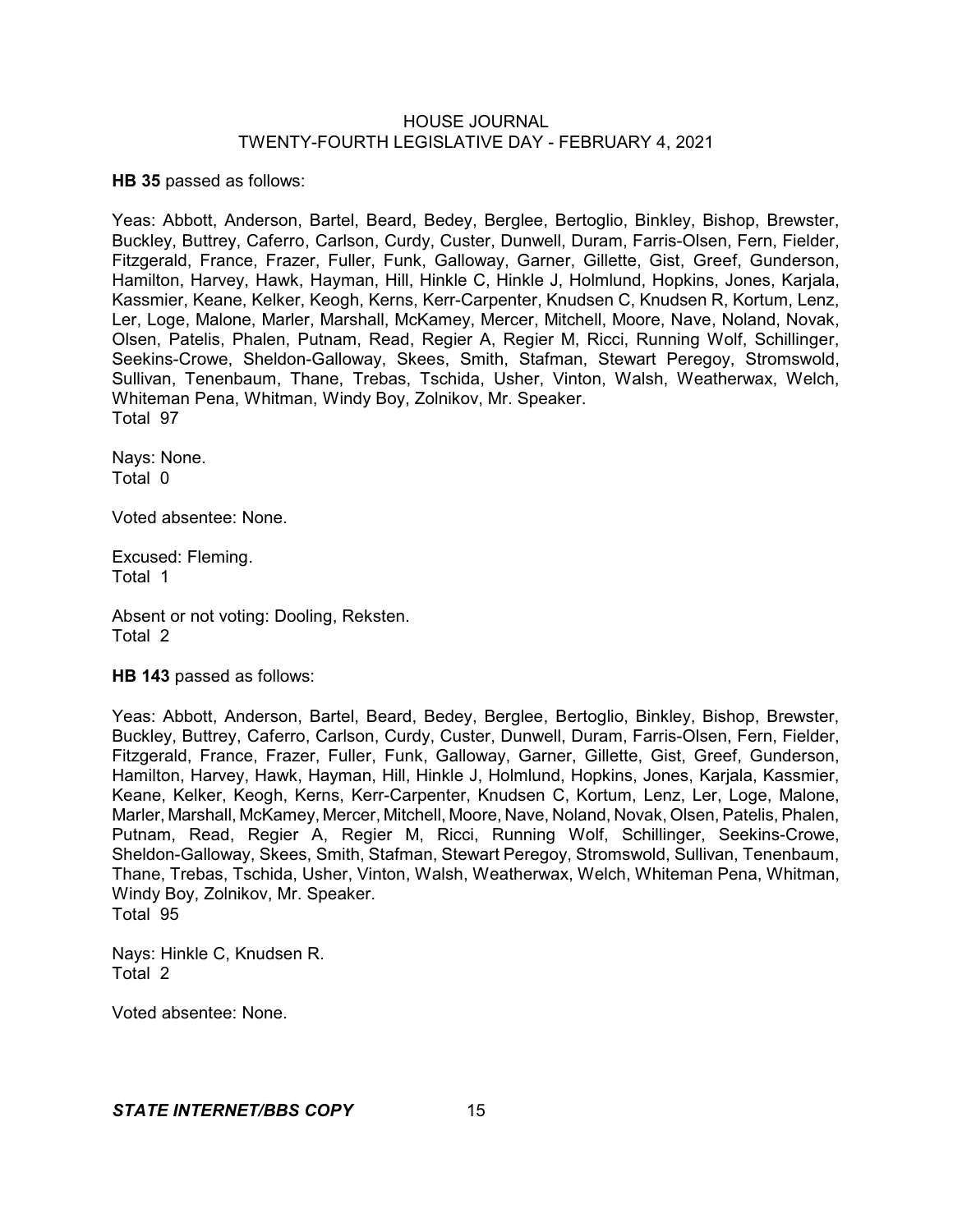Excused: Fleming. Total 1

Absent or not voting: Dooling, Reksten. Total 2

**HB 164** passed as follows:

Yeas: Abbott, Anderson, Bartel, Beard, Bedey, Berglee, Bertoglio, Binkley, Bishop, Brewster, Buckley, Buttrey, Caferro, Carlson, Curdy, Custer, Dunwell, Duram, Farris-Olsen, Fern, Fielder, Fitzgerald, France, Frazer, Fuller, Funk, Galloway, Garner, Gillette, Gist, Greef, Gunderson, Hamilton, Harvey, Hawk, Hayman, Hill, Hinkle C, Hinkle J, Holmlund, Hopkins, Jones, Karjala, Kassmier, Keane, Kelker, Keogh, Kerns, Kerr-Carpenter, Knudsen C, Knudsen R, Kortum, Lenz, Ler, Loge, Malone, Marler, Marshall, McKamey, Mercer, Mitchell, Moore, Nave, Noland, Novak, Olsen, Patelis, Phalen, Putnam, Read, Regier A, Regier M, Ricci, Running Wolf, Schillinger, Seekins-Crowe, Sheldon-Galloway, Skees, Smith, Stafman, Stewart Peregoy, Stromswold, Sullivan, Tenenbaum, Thane, Trebas, Tschida, Usher, Vinton, Walsh, Weatherwax, Welch, Whiteman Pena, Whitman, Windy Boy, Zolnikov, Mr. Speaker. Total 97

Nays: None. Total 0

Voted absentee: None.

Excused: Fleming. Total 1

Absent or not voting: Dooling, Reksten. Total 2

**HB 180** passed as follows:

Yeas: Abbott, Anderson, Bartel, Beard, Bedey, Berglee, Bertoglio, Binkley, Bishop, Brewster, Buckley, Buttrey, Caferro, Carlson, Curdy, Custer, Dunwell, Duram, Farris-Olsen, Fern, Fielder, Fitzgerald, France, Frazer, Fuller, Funk, Galloway, Garner, Gillette, Gist, Greef, Gunderson, Hamilton, Harvey, Hawk, Hayman, Hill, Hinkle C, Hinkle J, Holmlund, Hopkins, Jones, Karjala, Kassmier, Keane, Kelker, Keogh, Kerns, Kerr-Carpenter, Knudsen C, Knudsen R, Kortum, Lenz, Ler, Loge, Malone, Marler, Marshall, McKamey, Mercer, Moore, Nave, Noland, Novak, Olsen, Phalen, Putnam, Read, Regier A, Regier M, Ricci, Running Wolf, Schillinger, Seekins-Crowe, Sheldon-Galloway, Skees, Smith, Stafman, Stewart Peregoy, Stromswold, Sullivan, Tenenbaum, Thane, Trebas, Usher, Vinton, Walsh, Weatherwax, Welch, Whiteman Pena, Whitman, Windy Boy, Zolnikov, Mr. Speaker. Total 94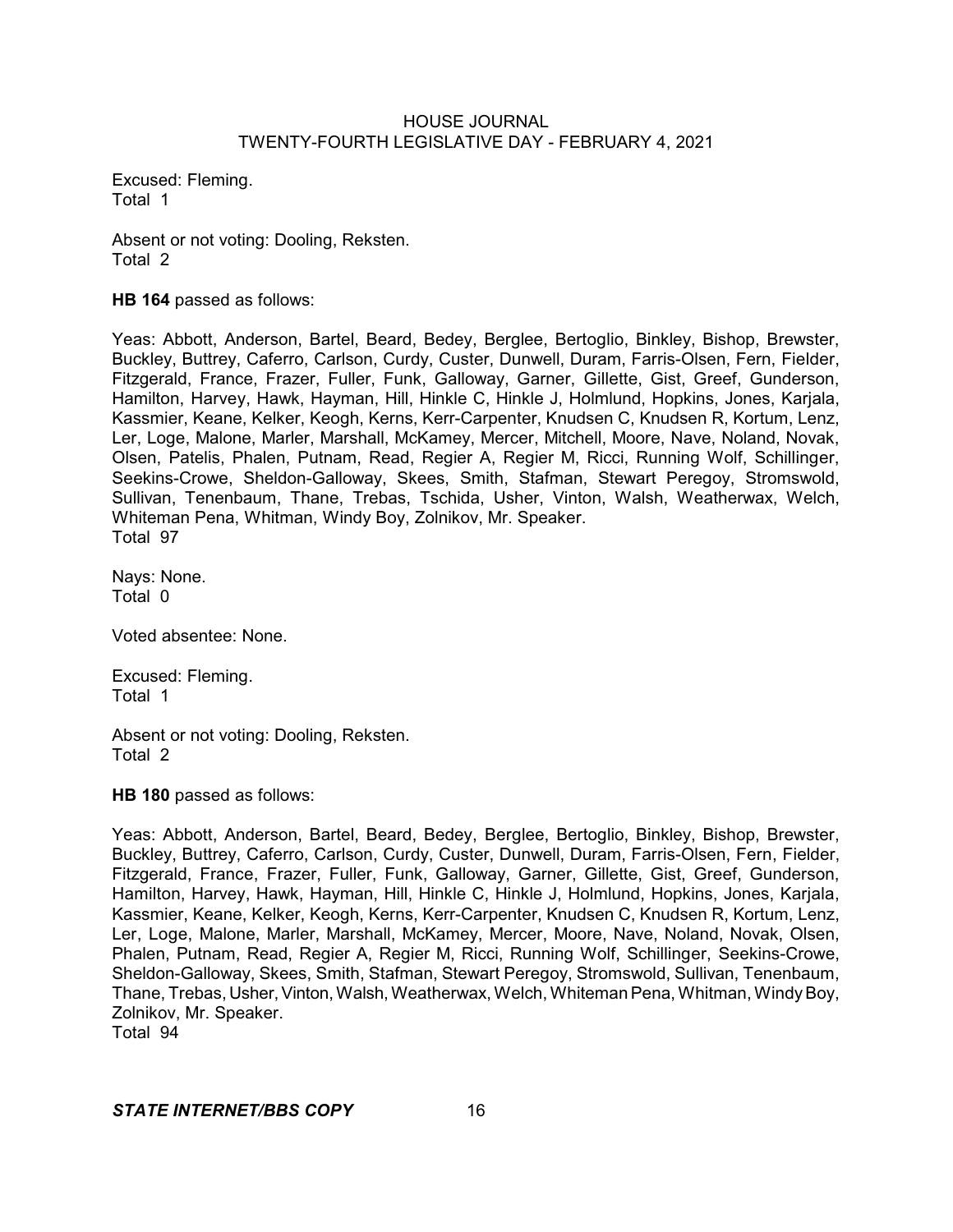Nays: Mitchell, Patelis, Tschida. Total 3

Voted absentee: None.

Excused: Fleming. Total 1

Absent or not voting: Dooling, Reksten. Total 2

**HB 195** passed as follows:

Yeas: Abbott, Anderson, Beard, Bedey, Berglee, Bertoglio, Binkley, Bishop, Brewster, Buckley, Buttrey, Caferro, Carlson, Curdy, Custer, Dunwell, Farris-Olsen, Fern, Fielder, Fitzgerald, France, Frazer, Fuller, Funk, Garner, Greef, Hamilton, Harvey, Hawk, Hayman, Holmlund, Hopkins, Jones, Karjala, Kassmier, Keane, Kelker, Keogh, Kerns, Kerr-Carpenter, Knudsen C, Knudsen R, Kortum, Ler, Malone, Marler, Marshall, Mercer, Mitchell, Noland, Novak, Olsen, Patelis, Putnam, Regier A, Regier M, Ricci, Running Wolf, Smith, Stafman, Stewart Peregoy, Stromswold, Sullivan, Tenenbaum, Thane, Trebas, Usher, Vinton, Walsh, Weatherwax, Welch, Whitman, Zolnikov. Total 73

Nays: Bartel, Duram, Galloway, Gillette, Gist, Gunderson, Hill, Hinkle C, Hinkle J, Lenz, Loge, McKamey, Moore, Nave, Phalen, Read, Schillinger, Seekins-Crowe, Sheldon-Galloway, Skees, Tschida, Whiteman Pena, Windy Boy, Mr. Speaker. Total 24

Voted absentee: None.

Excused: Fleming. Total 1

Absent or not voting: Dooling, Reksten. Total 2

**HB 197** passed as follows:

Yeas: Abbott, Anderson, Bartel, Beard, Bedey, Berglee, Bertoglio, Binkley, Bishop, Brewster, Buckley, Buttrey, Caferro, Carlson, Curdy, Custer, Duram, Farris-Olsen, Fern, Fielder, Fitzgerald, France, Frazer, Fuller, Funk, Garner, Gillette, Gist, Greef, Gunderson, Harvey, Hawk, Hinkle C, Hinkle J, Holmlund, Hopkins, Jones, Karjala, Kassmier, Keane, Kelker, Keogh, Kerns, Kerr-Carpenter, Knudsen C, Knudsen R, Ler, Loge, Malone, Marler, Marshall, McKamey, Mitchell, Nave, Noland, Novak, Patelis, Phalen, Putnam, Read, Regier A, Regier M, Ricci, Running Wolf,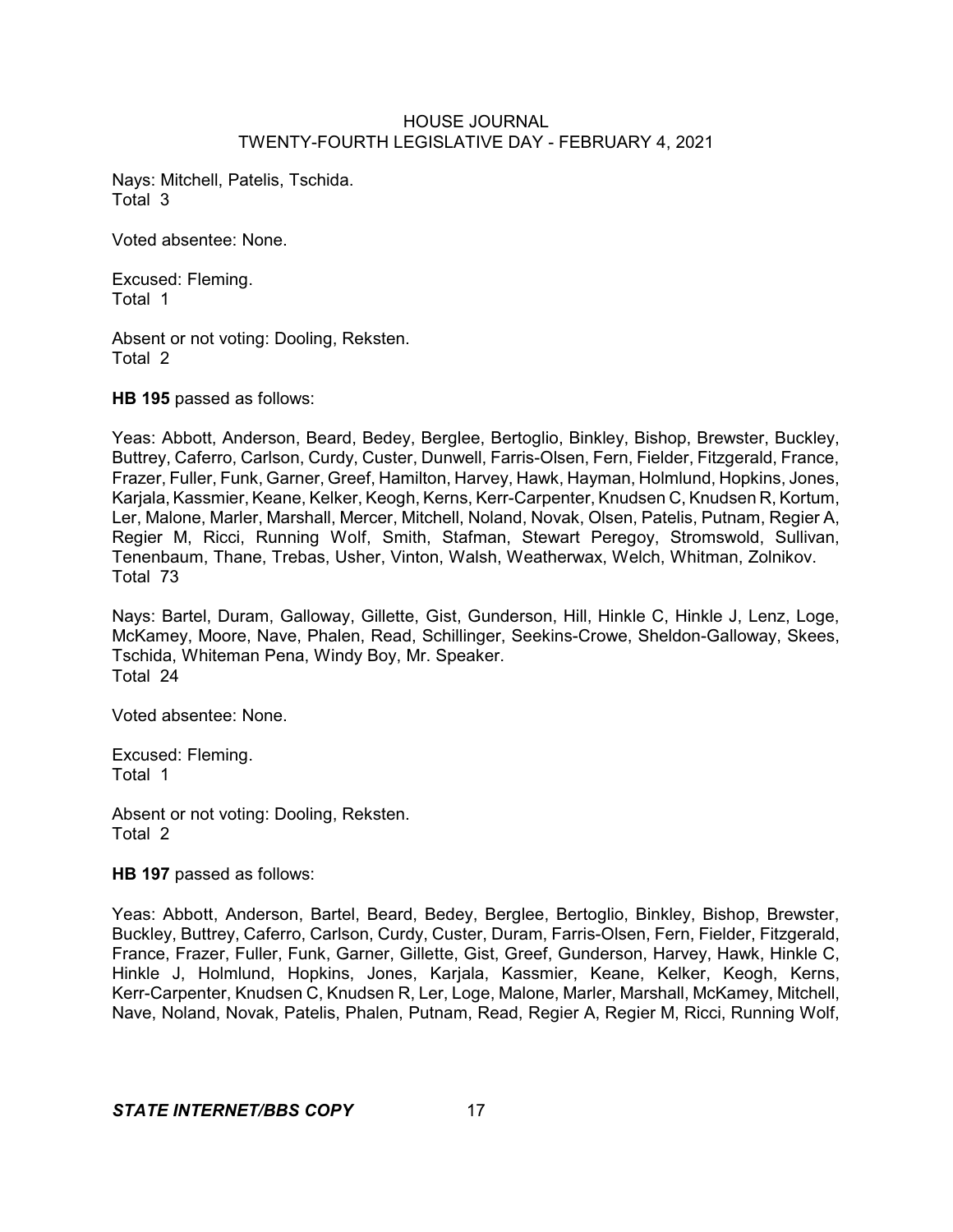Schillinger, Seekins-Crowe, Skees, Smith, Stafman, Stewart Peregoy, Stromswold, Sullivan, Thane, Trebas, Tschida, Usher, Vinton, Walsh, Weatherwax, Welch, Whiteman Pena, Whitman, Windy Boy, Zolnikov, Mr. Speaker. Total 85

Nays: Dunwell, Galloway, Hamilton, Hayman, Hill, Kortum, Lenz, Mercer, Moore, Olsen, Sheldon-Galloway, Tenenbaum. Total 12

Voted absentee: None.

Excused: Fleming. Total 1

Absent or not voting: Dooling, Reksten. Total 2

**HB 211** passed as follows:

Yeas: Abbott, Anderson, Bartel, Beard, Bedey, Berglee, Bertoglio, Binkley, Bishop, Brewster, Buckley, Buttrey, Caferro, Carlson, Curdy, Custer, Dooling, Dunwell, Duram, Farris-Olsen, Fern, Fielder, Fitzgerald, France, Frazer, Fuller, Funk, Galloway, Garner, Gillette, Gist, Greef, Gunderson, Hamilton, Harvey, Hawk, Hayman, Hill, Hinkle C, Hinkle J, Holmlund, Hopkins, Jones, Karjala, Kassmier, Keane, Kelker, Keogh, Kerns, Kerr-Carpenter, Knudsen C, Knudsen R, Kortum, Lenz, Ler, Loge, Malone, Marler, Marshall, McKamey, Mercer, Mitchell, Moore, Nave, Noland, Novak, Olsen, Patelis, Phalen, Putnam, Read, RegierA, Regier M, Ricci, Running Wolf, Schillinger, Seekins-Crowe, Sheldon-Galloway, Skees, Smith, Stafman, Stewart Peregoy, Stromswold, Sullivan, Tenenbaum, Thane, Trebas, Tschida, Usher, Vinton, Walsh, Weatherwax, Welch, Whiteman Pena, Whitman, Windy Boy, Zolnikov, Mr. Speaker. Total 98

Nays: None. Total 0

Voted absentee: None.

Excused: Fleming. Total 1

Absent or not voting: Reksten. Total 1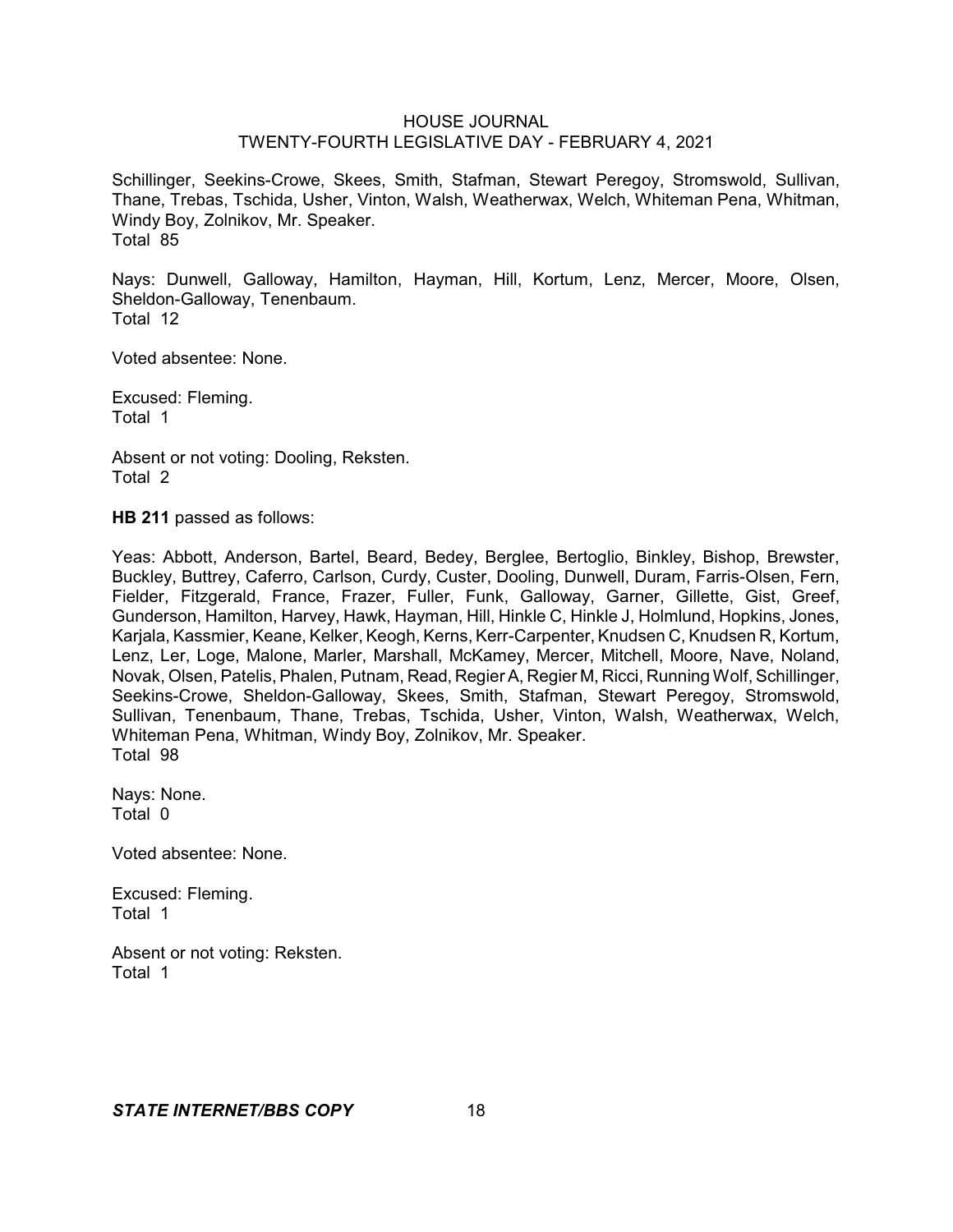**HB 213** passed as follows:

Yeas: Abbott, Anderson, Beard, Bedey, Berglee, Bertoglio, Binkley, Bishop, Brewster, Buckley, Buttrey, Caferro, Carlson, Curdy, Custer, Dooling, Dunwell, Duram, Farris-Olsen, Fern, Fielder, Fitzgerald, France, Frazer, Fuller, Funk, Galloway, Garner, Gillette, Gist, Greef, Gunderson, Hamilton, Harvey, Hawk, Hayman, Hill, Hinkle J, Holmlund, Hopkins, Jones, Karjala, Kassmier, Keane, Kelker, Keogh, Kerns, Kerr-Carpenter, Knudsen C, Knudsen R, Kortum, Lenz, Loge, Malone, Marler, Marshall, McKamey, Mercer, Moore, Nave, Noland, Novak, Olsen, Patelis, Phalen, Putnam, Read, Regier A, Regier M, Ricci, Running Wolf, Schillinger, Seekins-Crowe, Sheldon-Galloway, Skees, Smith, Stafman, Stewart Peregoy, Stromswold, Sullivan, Tenenbaum, Thane, Trebas, Usher, Vinton, Walsh, Weatherwax, Welch, Whiteman Pena, Whitman, Windy Boy, Zolnikov, Mr. Speaker. Total 93

Nays: Bartel, Hinkle C, Ler, Mitchell, Tschida. Total 5

Voted absentee: None.

Excused: Fleming. Total 1

Absent or not voting: Reksten. Total 1

**HB 214** passed as follows:

Yeas: Abbott, Anderson, Bartel, Beard, Bedey, Berglee, Bertoglio, Binkley, Bishop, Brewster, Buckley, Buttrey, Caferro, Carlson, Curdy, Custer, Dooling, Dunwell, Duram, Farris-Olsen, Fern, Fielder, Fitzgerald, France, Frazer, Fuller, Funk, Galloway, Garner, Gillette, Gist, Greef, Gunderson, Hamilton, Harvey, Hawk, Hayman, Hill, Hinkle C, Hinkle J, Holmlund, Hopkins, Jones, Karjala, Kassmier, Keane, Kelker, Keogh, Kerns, Kerr-Carpenter, Knudsen C, Knudsen R, Kortum, Lenz, Ler, Loge, Malone, Marler, Marshall, McKamey, Mercer, Mitchell, Moore, Nave, Noland, Novak, Olsen,Patelis, Phalen, Putnam, Read, RegierA, Regier M, Ricci, Running Wolf, Schillinger, Seekins-Crowe, Sheldon-Galloway, Skees, Smith, Stafman, Stewart Peregoy, Stromswold, Sullivan, Tenenbaum, Thane, Trebas, Tschida, Usher, Vinton, Walsh, Weatherwax, Welch, Whiteman Pena, Whitman, Windy Boy, Zolnikov, Mr. Speaker. Total 98

Nays: None. Total 0

Voted absentee: None.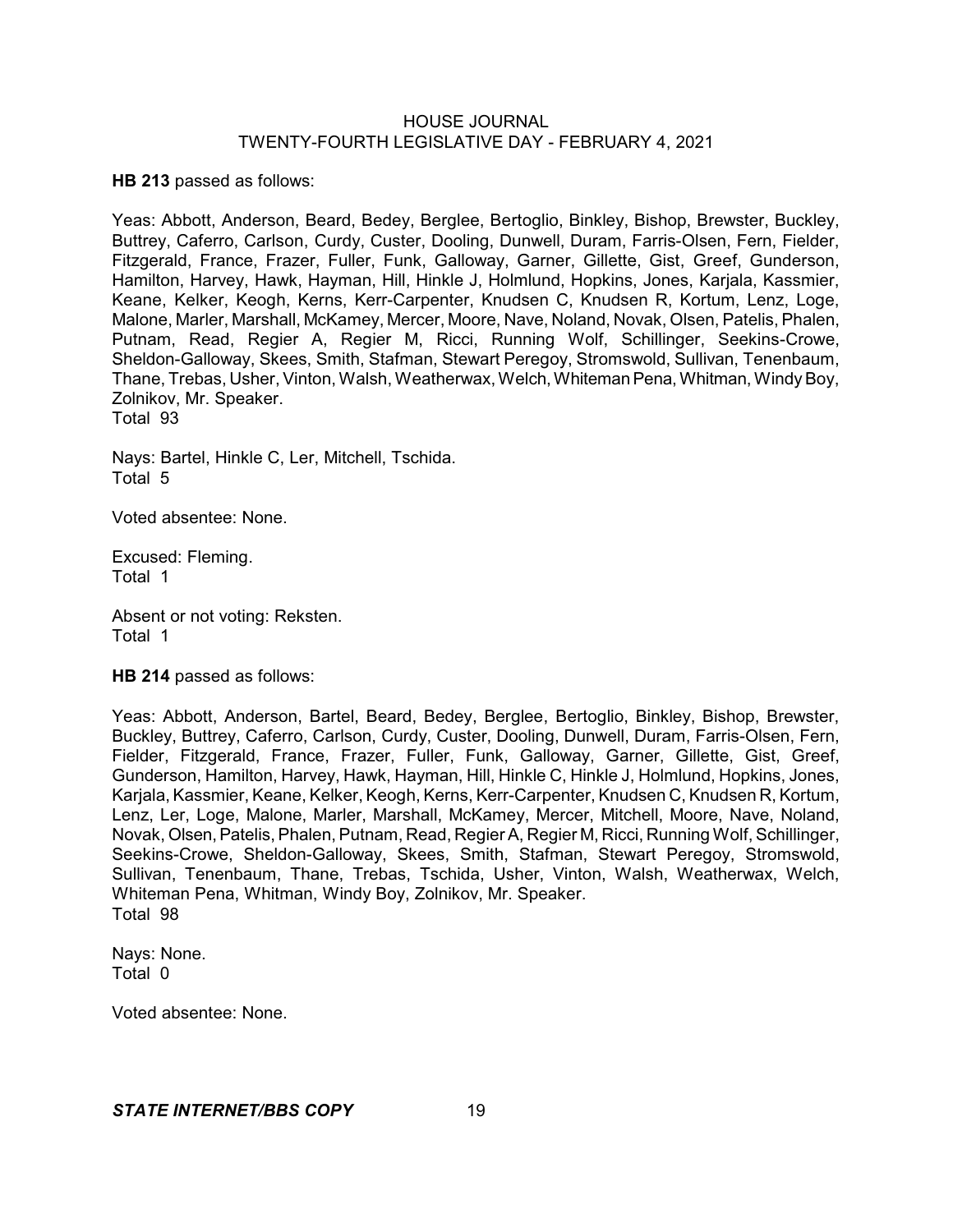Excused: Fleming. Total 1

Absent or not voting: Reksten. Total 1

**SB 4** concurred in as follows:

Yeas: Abbott, Anderson, Bartel, Beard, Bedey, Berglee, Bertoglio, Binkley, Bishop, Brewster, Buckley, Buttrey, Caferro, Carlson, Curdy, Custer, Dooling, Dunwell, Duram, Farris-Olsen, Fern, Fielder, Fitzgerald, France, Frazer, Fuller, Funk, Galloway, Garner, Gillette, Gist, Greef, Gunderson, Hamilton, Harvey, Hawk, Hayman, Hill, Hinkle C, Hinkle J, Holmlund, Hopkins, Jones, Karjala, Kassmier, Keane, Kelker, Keogh, Kerns, Kerr-Carpenter, Knudsen C, Knudsen R, Kortum, Lenz, Ler, Loge, Malone, Marler, Marshall, McKamey, Mercer, Mitchell, Moore, Nave, Noland, Novak, Olsen, Patelis, Phalen, Putnam, Read, RegierA, Regier M, Ricci, Running Wolf, Schillinger, Seekins-Crowe, Sheldon-Galloway, Skees, Smith, Stafman, Stewart Peregoy, Stromswold, Sullivan, Tenenbaum, Thane, Trebas, Tschida, Usher, Vinton, Walsh, Weatherwax, Welch, Whiteman Pena, Whitman, Windy Boy, Zolnikov, Mr. Speaker. Total 98

Nays: None. Total 0

Voted absentee: None.

Excused: Fleming. Total 1

Absent or not voting: Reksten. Total 1

**SB 14** concurred in as follows:

Yeas: Abbott, Anderson, Bartel, Beard, Bedey, Berglee, Bertoglio, Binkley, Bishop, Brewster, Buckley, Buttrey, Caferro, Carlson, Curdy, Custer, Dooling, Dunwell, Duram, Farris-Olsen, Fern, Fielder, Fitzgerald, France, Frazer, Fuller, Funk, Galloway, Garner, Gillette, Gist, Greef, Gunderson, Hamilton, Harvey, Hawk, Hayman, Hill, Hinkle C, Hinkle J, Holmlund, Hopkins, Jones, Karjala, Kassmier, Keane, Kelker, Keogh, Kerns, Kerr-Carpenter, Knudsen C, Knudsen R, Kortum, Lenz, Ler, Loge, Malone, Marler, Marshall, McKamey, Mercer, Mitchell, Moore, Nave, Noland, Novak, Olsen, Patelis, Phalen, Putnam, Read, Regier A, Regier M, Ricci, Running Wolf, Schillinger, Seekins-Crowe, Sheldon-Galloway, Skees, Smith, Stafman, Stewart Peregoy, Stromswold, Sullivan, Tenenbaum, Thane, Trebas, Tschida, Usher, Vinton, Walsh, Weatherwax, Welch, Whiteman Pena, Whitman, Windy Boy, Zolnikov, Mr. Speaker. Total 98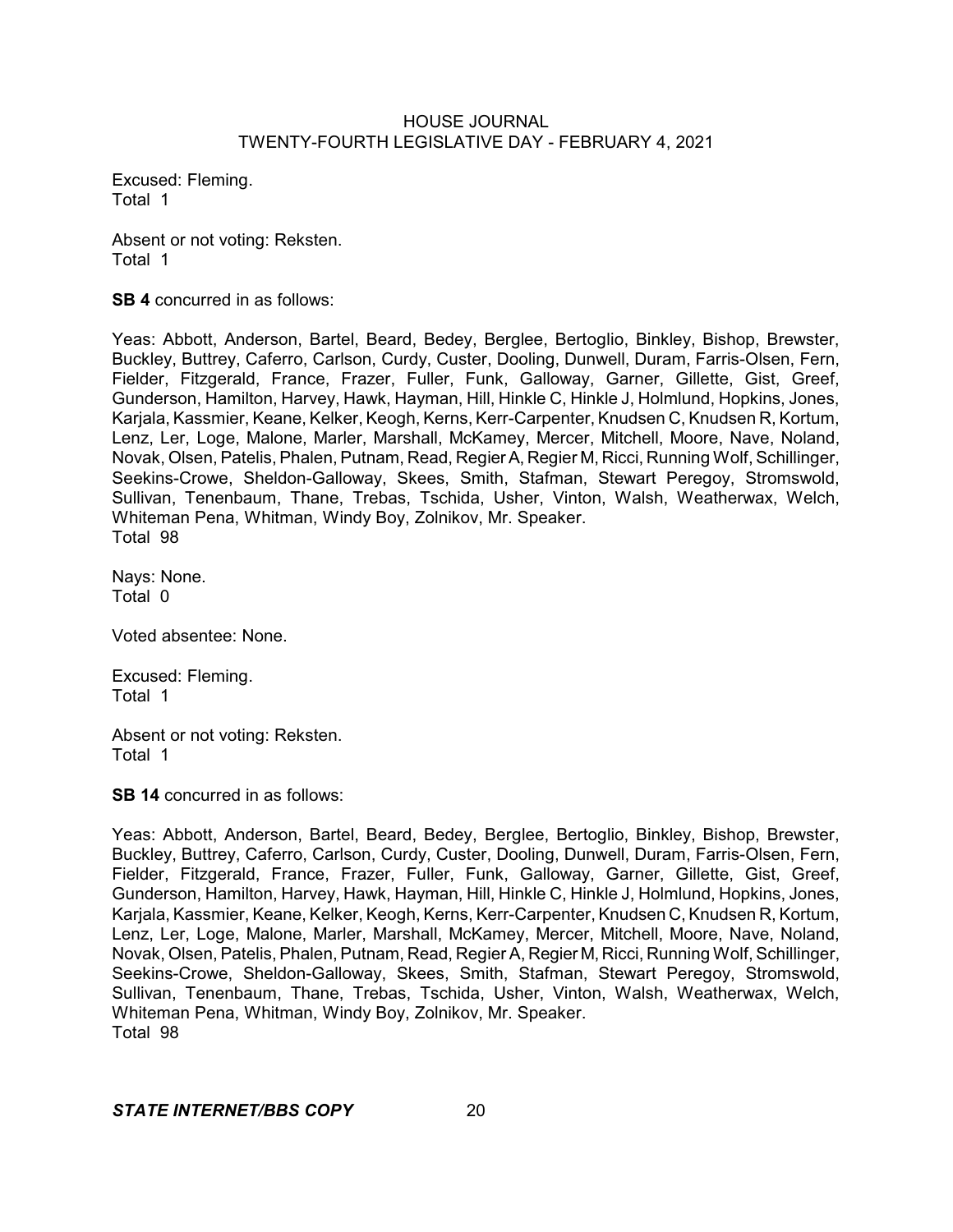Nays: None. Total 0

Voted absentee: None.

Excused: Fleming. Total 1

Absent or not voting: Reksten. Total 1

**SB 26** concurred in as follows:

Yeas: Abbott, Anderson, Bartel, Beard, Bedey, Berglee, Bertoglio, Binkley, Bishop, Brewster, Buckley, Buttrey, Caferro, Carlson, Curdy, Custer, Dooling, Dunwell, Duram, Farris-Olsen, Fern, Fielder, Fitzgerald, France, Frazer, Fuller, Funk, Galloway, Garner, Gillette, Gist, Greef, Gunderson, Hamilton, Harvey, Hawk, Hayman, Hill, Hinkle C, Hinkle J, Holmlund, Hopkins, Jones, Karjala, Kassmier, Keane, Kelker, Keogh, Kerns, Kerr-Carpenter, Knudsen C, Knudsen R, Kortum, Lenz, Ler, Loge, Malone, Marler, Marshall, McKamey, Mercer, Mitchell, Moore, Nave, Noland, Novak, Olsen, Patelis, Phalen, Putnam, Read, Regier A, Regier M, Ricci, Running Wolf, Schillinger, Seekins-Crowe, Sheldon-Galloway, Skees, Smith, Stafman, Stewart Peregoy, Stromswold, Sullivan, Tenenbaum, Thane, Trebas, Tschida, Usher, Vinton, Walsh, Weatherwax, Welch, Whiteman Pena, Whitman, Windy Boy, Zolnikov, Mr. Speaker. Total 98

Nays: None. Total 0

Voted absentee: None.

Excused: Fleming. Total 1

Absent or not voting: Reksten. Total 1

**SB 50** concurred in as follows:

Yeas: Abbott, Anderson, Bartel, Beard, Bedey, Berglee, Bertoglio, Binkley, Bishop, Buckley, Buttrey, Caferro, Carlson, Curdy, Custer, Dooling, Dunwell, Duram, Farris-Olsen, Fern, Fielder, Fitzgerald, France, Frazer, Fuller, Funk, Galloway, Garner, Gillette, Gist, Greef, Gunderson, Hamilton, Harvey, Hawk, Hayman, Hill, Hinkle C, Holmlund, Hopkins, Jones, Karjala, Kassmier, Keane, Kelker, Keogh, Kerns, Kerr-Carpenter, Knudsen C, Knudsen R, Kortum, Lenz, Ler, Loge, Malone, McKamey, Mercer, Mitchell, Moore, Nave, Noland, Novak, Patelis,Phalen, Putnam, Read, Regier A, Regier M, Ricci, Running Wolf, Schillinger, Sheldon-Galloway, Skees, Smith, Stafman,